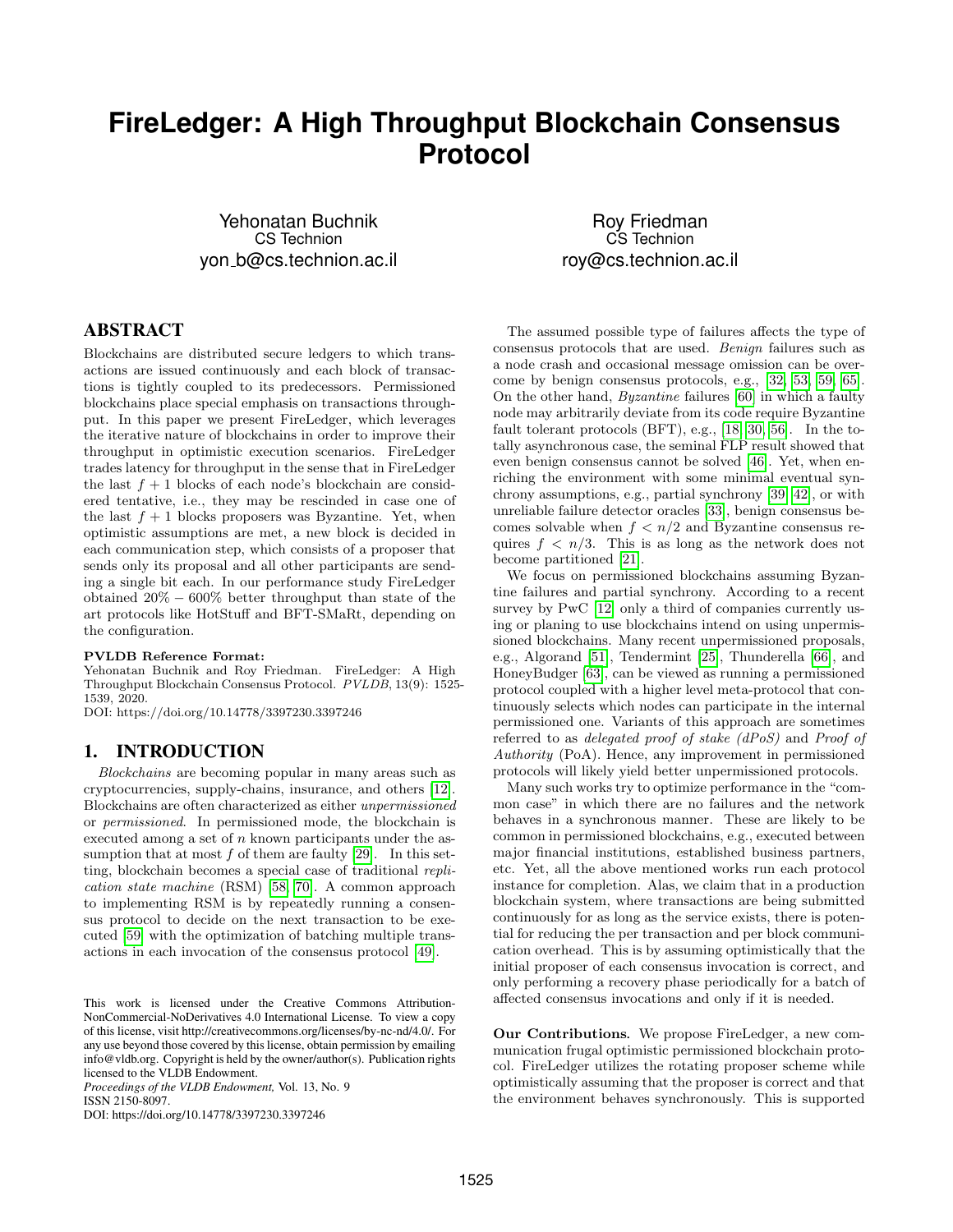by our novel Weak Reliable Broadcast (WRB) abstraction. With WRB, nodes only agree on whether to (tentatively) accept a block proposed by the proposer, without agreeing on the content of the block (in case the proposer is Byzantine). Specifically, if these assumptions are violated, we do not insist on enforcing agreement immediately. Instead, we rely on the fact that at least one out of every  $f+1$  proposers is correct. When a correct node discovers, using blockchain's authentication data, that any of the last  $f+1$  blocks was not decided correctly in the initial transmission phase, it runs a combined recovery phase for all these incorrectly executed invocations. This is by invoking a full Byzantine consensus protocol. At the end of this combined recovery phase, it is ensured that the current prefix of the blockchain is agreed by all correct nodes and will never change as long as there are at most  $f$  Byzantine failures. A single recovery phase may decide the last  $f$  blocks, thereby amortizing its cost.

The main benefit of our approach is that when the optimistic assumption holds, the communication overhead of deciding on a block involves a single proposer broadcasting its block and all other nodes broadcasting a single bit of unsigned protocol data (WRB). Further, a new block is being decided in each communication step. This is by leveraging the iterative nature of blockchain as well as the authentication data that is associated with each block header.

Notice that  $f$  is an upper bound on the maximal number of Byzantine nodes in the system. Yet, in many permissioned blockchains settings, nodes are likely to be highly secured. Further, in our protocol any Byzantine deviation from the protocol results in a strong proof of which node was the culprit. Hence, we expect that in real deployments the optimistic assumptions will hold almost always. In particular, once a proof of Byzantine behavior is being generated, the corresponding Byzantine node will be removed from the system, often resulting in financial penalties and loss of face for the owner of this node.

The price paid by our algorithm is that finality of a decision is postponed for  $f + 1$  invocations (or blocks). That is, we trade bandwidth and throughput for latency of termination. As we show when evaluating the performance of our protocol, the average termination latency of blocks is at most a few seconds. In return, when running on nondedicated virtual machines and network, in a single Amazon data-center, we demonstrate performance of up to 160K transactions per seconds (tps). In a non-dedicated multi data-center settings, we obtain up to 30K tps.

# 2. RELATED WORK

Optimistic Consensus: Two main methods were suggested for designing optimistic consensus protocols: (i) satisfying safety from the nodes' point of view [\[48,](#page-13-14) [57,](#page-13-15) [62\]](#page-13-16) or (ii) satisfying safety only from the clients' point of view [\[13,](#page-12-8) [18,](#page-12-3) [56\]](#page-13-7). In the first approach, to detect inconsistencies, nodes must continuously update other nodes with their state (the exception is [\[48\]](#page-13-14) that uses randomization). In the second approach, nodes are allowed to be temporarily inconsistent. Only when a client detects an inconsistency, e.g., by receiving inconsistent replies, it initiates a special recovery mechanism to restore the system's consistency. Also, in protocols like [\[56\]](#page-13-7), a single slow replica causes the protocol to switch to its slow path mode. Concerning blockchains, the first method ignores blockchain's unique features that can be leveraged. In contrast, running the blockchain nodes as clients of an agreement service results in at least two communication steps protocol even in the "good cases".

Blockchain Systems: Most permissioned blockchain protocols assume a partially synchronous network while utilizing traditional BFT concepts. Such platforms run a more computationally efficient protocol than unpermissioned blockchains but require an a-priori PKI infrastructure. Traditional BFT solutions are not scalable in the number of participants [\[74\]](#page-14-0) as their communication complexity grows quadratically in the number of nodes. Hence, such solutions focus on (i) sharding the execution's roles between multiple layers, leaving the consensus to be run by a small set of nodes, and on (ii) designing optimized dedicated BFT consensus protocols. Known platforms like HLF [\[3,](#page-12-9) [5,](#page-12-10) [16,](#page-12-11) [72\]](#page-14-1) and R3 Corda [\[2\]](#page-12-12) offer new models of layered computation and run the BFT-SMaRt [\[20\]](#page-12-13) protocol, or a variant of it, for ordering.

Platforms such as Chain Core [\[1,](#page-12-14) [31\]](#page-12-15), Iroha [\[6\]](#page-12-16), Symboint-Assembly [\[8\]](#page-12-17) and Tendermint [\[9\]](#page-12-18) offer new optimized BFT Consensus algorithms. Iroha, inspired by the original HLF (v0.6) architecture, runs the Sumeragi consensus protocol which is heavily inspired by BChain [\[41\]](#page-13-17). BChain is a chainreplication system in which  $n$  nodes are linearly arranged and a transaction is moved among the nodes in a chain topology. Namely, each node normally receives a message only from its predecessor. Like FireLedger, BChain trades latency for throughput and it has the potential to achieve the best possible throughout [\[18,](#page-12-3) [52\]](#page-13-18). Unlike FireLedger, BChain's latency is bounded by at least  $n$  rounds. Symboint-Assembly implements its own variant of BFT-SMaRt. Tendermint implements an iterative variant of PBFT [\[30\]](#page-12-4) designed by Buchman et el. [\[25\]](#page-12-7). Chain Core runs the Federated consensus protocol in which one node is the leader and  $n$  are validators. This protocol is Byzantine resilient for  $f < \frac{n}{3}$  only as long the leader is correct. Red Belly blockchain [\[7\]](#page-12-19) offers both, a new computation model that balances the verification load among verifies nodes and the Democratic BFT consensus [\[37\]](#page-12-20) that is able to scale the throughput with the number of proposers. Finally, Honey-Badger BFT (HBB) [\[63,](#page-13-13) [4\]](#page-12-21) is a randomized protocol .

HotStuff [\[75\]](#page-14-2) extends transactions' finality to 3 rounds and employs signature aggregation [\[22\]](#page-12-22) in order to obtain linear communication overhead. HotStuff requires all nodes to sign an asymmetric signature on each block in the optimistic case while in FireLedger this is done only by the proposer that generated the block. Since signing takes pure CPU time, fewer asymmetric signatures enable better throughput.

The goal of StreamChain [\[54\]](#page-13-19) is to dramatically reduce transactions finality times in permissioned blockchains. This is done by adopting a streaming architecture and utilizing batching (blocks) only to amortize disk writing times of committed transactions. The finality times obtained with StreamChain are below 10 ms and throughput of 1, 500 tps.

BlockchainDB [\[44\]](#page-13-20) builds a database layer on top of a sharded blockchain. The latter is used as a trusted decentralized data-store. This design enjoys improved performance for applications that share data on blockchains and benefits from a standard DB query language capabilities.

# 3. PRELIMINARIES

#### 3.1 System Model

We consider an asynchronous fully connected environment consisting of n nodes out of which at most  $f < \frac{n}{3}$  may incur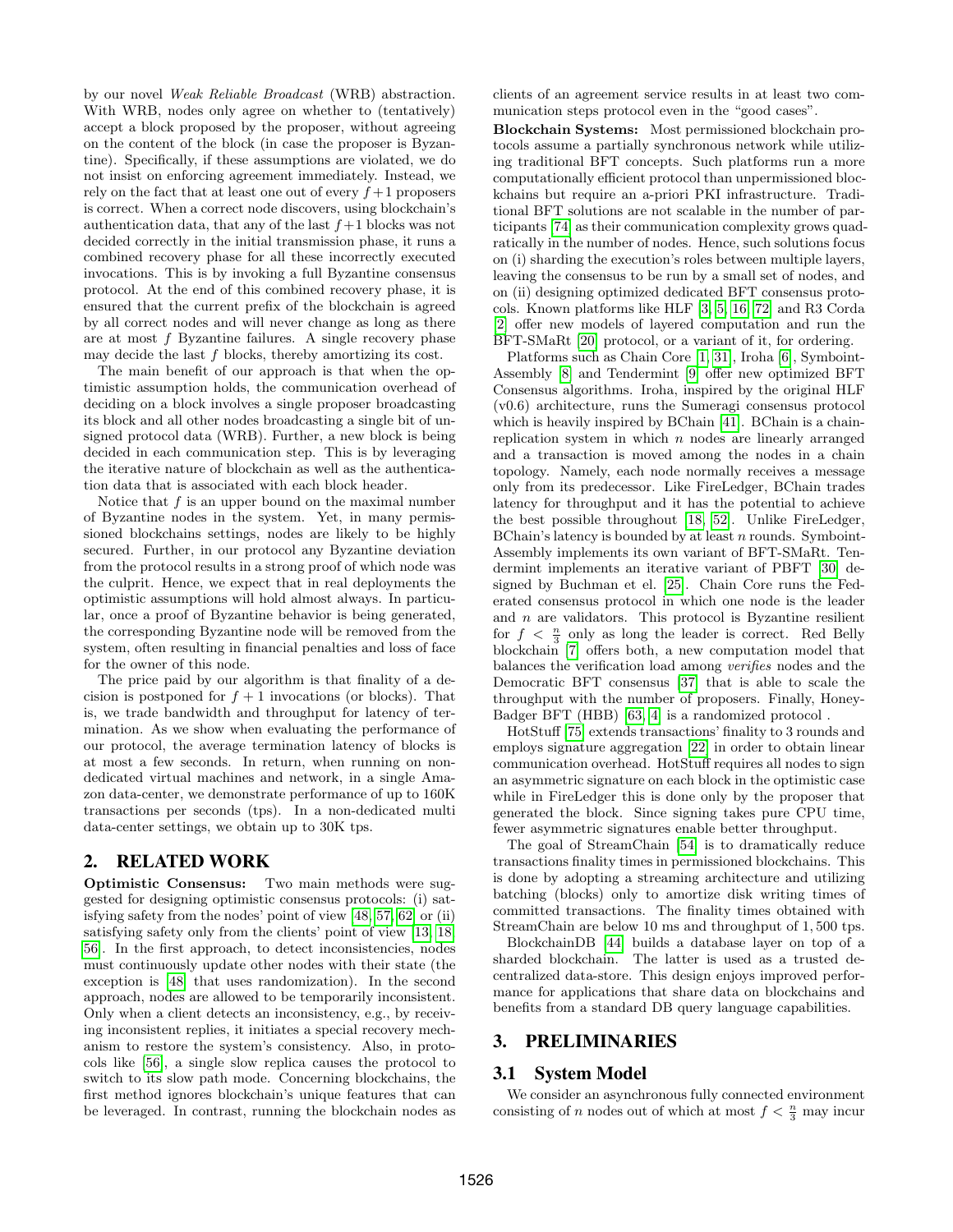Byzantine failures [\[17,](#page-12-23) [67\]](#page-13-21). Asynchronous means that no upper bound on the messages' transfer delays exists and nodes have no access to a global clock. Fully connected means that any two nodes are connected via a reliable link. Reliable means that a link does not lose, modify or duplicate a sent message. Notice that unreliable fair lossy links can be transformed into reliable ones using sequence numbering, retransmissions, and error detection codes [\[69\]](#page-13-22). A Byzantine failure means that a node might deviate arbitrarily w.r.t. its protocol code including, e.g., sending arbitrary messages, sending messages with different values to different nodes, or failing to send any or all messages. Yet, we assume that nodes cannot impersonate each other. A node suffering from a Byzantine failure at any point during its operation is called Byzantine; otherwise, it is said to be correct.

In order to circumvent the FLP result [\[46\]](#page-13-8), we enrich the system with the  $\Diamond Synch$  assumption [\[23\]](#page-12-24). That is, after an unknown time  $\tau$  there is an unknown upper bound  $\delta$  on a message's transfer delay. As in most Byzantine fault tolerance works [\[18,](#page-12-3) [30,](#page-12-4) [56\]](#page-13-7),  $\Diamond Synch$  is only needed to ensure liveness, meaning that even under severe network delays safety is never violated<sup>[1](#page-2-0)</sup>. Finally, a node may sign a message by an unforgeable signature. We denote the signature of node p on message m by  $sig_p(m)$ . The implementation of the signature mechanism is done by a well known cryptographic technique, such as symmetric ciphers [\[43\]](#page-13-23), RSA [\[68\]](#page-13-24) or an elliptic curves digital signature (ECDS) [\[55\]](#page-13-25).

## 3.2 Underlying Protocols

The following serve as building blocks for FireLedger.

*Reliable Broadcast (RB).* The reliable broadcast abstraction [\[24\]](#page-12-25) (denoted RB-Broadcast) ensures reliable message delivery in the presence of Byzantine failures. To utilize RB-Broadcast nodes may invoke two methods: RBbroadcast and RB-deliver. A correct node that wishes to broadcast a message m invokes  $RB-broadcast(m)$  while a node that expects to receive a message invokes RB-deliver. By a slight abuse of notation, we denote  $RB\text{-}deliver(m)$  the fact than an invocation of RB-deliver returned the message  $m$  and say that the invoking process has RB-delivered  $m$ . The RB-Broadcast abstraction satisfies the following:

- RB-Validity: If a correct node has RB-delivered a message  $m$  from a correct node  $p$ , then  $p$  has invoked  $RB$  $broadcast(m)$ .
- RB-Agreement: If a correct node RB-delivers a message  $m$ , then all correct nodes eventually  $RB$ -deliver m.
- RB-Termination: If a correct node invokes  $RB-broadcast(m)$ , then all correct nodes eventually RB-deliver m.

*Atomic Broadcast (AB).* Atomic broadcast [\[38\]](#page-13-26) requires in addition to the RB-Broadcast properties the Atomic-Order property, i.e., all messages delivered by correct nodes are delivered in the same order by all correct nodes.

*(Optimistic) Binary Byzantine Consensus.* Binary Byzantine Consensus (BBC) is the simplest variant of Multivalue Byzantine Consensus (MVC) [\[60\]](#page-13-6) in which only two values are possible. A solution to the BBC problem satisfies the following properties [\[42,](#page-13-10) [36\]](#page-12-26):

BBC-Validity: If all correct nodes have proposed the same value  $v$ , then  $v$  must be decided.

BBC-Agreement: No two correct nodes decide differently.

BBC-Termination: Each correct node eventually decides.

As there are only two possible values in BBC, an Optimistic BBC (OBBC) is capable of achieving an agreement in a single communication step if a predefined set of favorable conditions are met [\[26,](#page-12-27) [27,](#page-12-28) [48,](#page-13-14) [64\]](#page-13-27).

## 3.3 Problem Statement

Blockchain algorithms require an external validity mechanism as sometimes even Byzantine nodes may propose legal values (or blocks) [\[61\]](#page-13-28). Therefore, the validity of a value may be defined by an external predefined method. The Validity Predicate-based Byzantine Consensus (VPBC) [\[28,](#page-12-29) [37\]](#page-12-20) abstraction captures this observation by replacing the validity property with VPBC-Validity, i.e., a decided value satisfies an external predefined VALID method.

Recall that our goal is to enable a relaxed form of finality in exchange for better throughput and fast light weight agreement when the optimistic assumptions hold. To that end, we present the following definitions: In a blockchain, each block carries a glimpse to its creator knowledge of the system's state. This glimpse is encapsulated in the hash that each block carries. In order to leverage the iterative nature of blockchains, we define a weaker model than VPBC in which we denote each iteration with a round number r. Next, we define the following per round notions:

- Tentative decision: A decision of the protocol at a given node and round that might still be changed.
- Definite decision: A decision of the protocol at a given node and round that will never change.
- $v_p^r$ : A value that was decided or received by p in round r of the protocol.  $v^r$  denotes a value that was decided or received by some node in round r.
- $d(v_p^r)$ : Let r' be the current round of the protocol that node p runs. For a given  $v_p^r$  (possible tentative), we denote its depth as  $d(v_p^r) = r' - r$ .

DEFINITION 3.3.1. Blockchain Based Finality Consensus (BBFC) Let VALID be a predefined method as in VPBC and let  $\rho$  be a predefined fixed constant. The  $\rho$ -Blockchain Based Finality Consensus  $(BBFC(\rho))$  abstraction defines the following properties:

- BBFC-Validity: A decided (possible tentative) value v satisfies the VALID method.
- BBFC-Agreement: For any two correct nodes p, q with  $v_p^r, v_q^r$  as their decided value in round r. If both  $d(v_p^r) >$  $\rho$  and  $d(v_q^r) > \rho$  then  $v_p^r = v_q^r$ .

**BBFC-Finality:** In every round  $r' > r + \rho$ ,  $v_p^r$  is definite.

<span id="page-2-0"></span> $^1\text{With the} \diamond$  Synch property, Byzantine nodes can continue reordering messages forever, however after a bounded unknown time (GST), all messages sent by correct nodes arrive within a bounded latency despite Byzantine activity.

BBFC-Termination: Every round eventually terminates.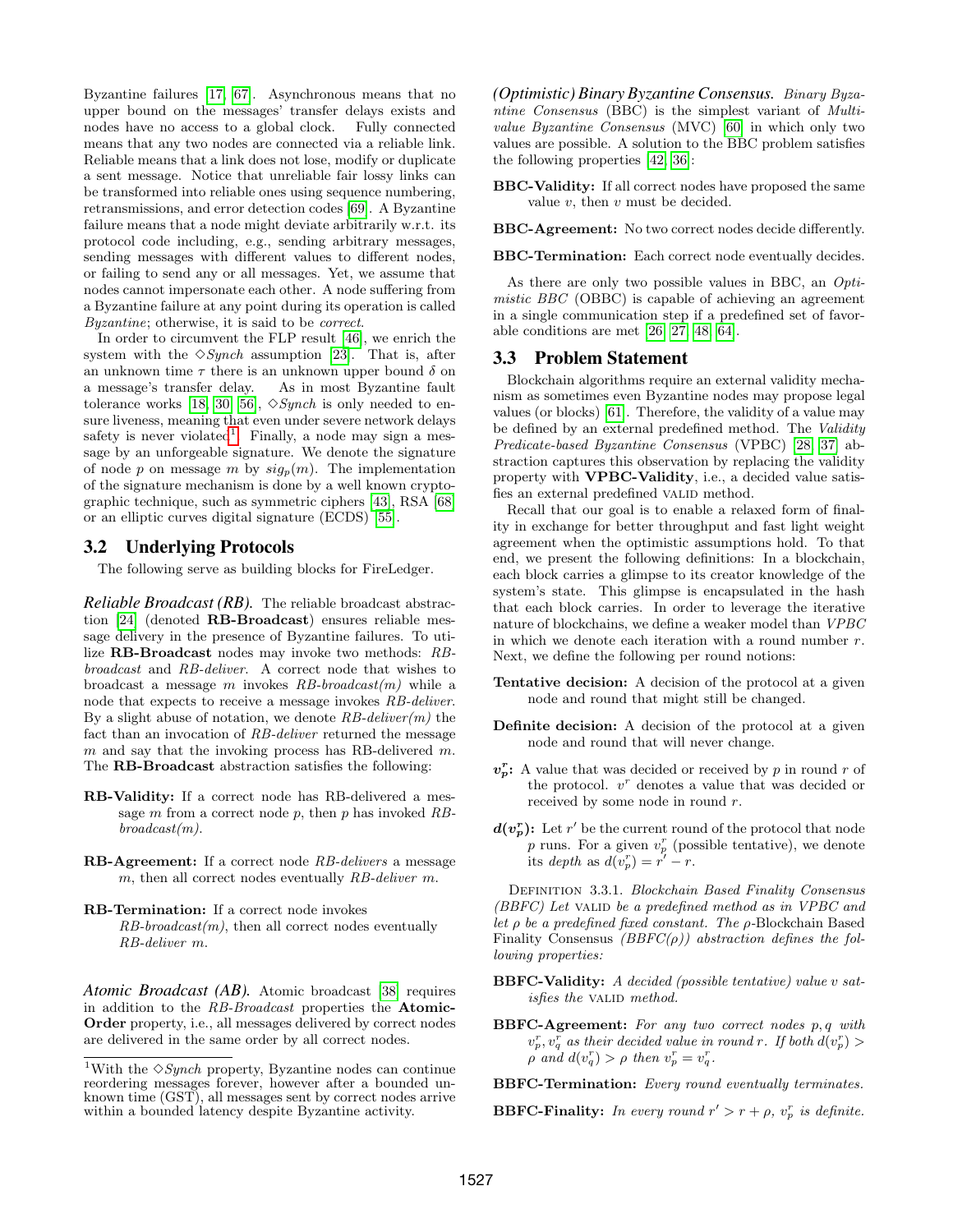BBFC guarantees the VPBC's properties only for decisions at depth greater than  $\rho$ . With blockchains, as every block contains an authentication data regarding its predecessors, it provides a cryptographic summary of its creator history. This information assists in detecting failures without the necessity of sending more information. In addition, blocks are continuously added to the chain. Thus, a block eventually becomes deep enough such that it satisfies the standard VPBC properties. Let us note that the BBFC-Agreement property is similar to the notion of common prefix in [\[50\]](#page-13-29).

In a blockchain setting, clients of the system submit transactions to the nodes, and the decisions values are blocks, each consisting of zero or more transactions previously submitted by clients. In case the VALID method may accept empty blocks, we would like to prevent trivial implementations in which every node locally generates empty blocks continuously. Obviously, the throughput of such a protocol would be 0, and thus it would be considered useless. Yet, in order to prove that a protocol does not unintentionally suffer from such a behavior even under Byzantine failures we add the following requirement:

Non-Triviality: If clients repeatedly submit transactions to the system, then the nodes repeatedly decide definitively non-empty blocks.

## <span id="page-3-16"></span>4. WEAK RELIABLE BROADCAST

## 4.1 Overview

The Weak Reliable Broadcast (WRB) abstraction serves as FireLedger's main message dissemination mechanism. It offers weaker agreement guarantees than Bracha's RB-Broadcast [\[24\]](#page-12-25). In general, WRB ensures that the nodes agree on  $(i)$  the sender's identity and  $(ii)$  whether to deliver a mes-sage at all, rather than the content of the message<sup>[2](#page-3-0)</sup>. WRB is associated with the WRB-broadcast and WRB-deliver methods. A node that wishes to disseminate a message  $m$  invokes  $WRB-broadcast(m)$ . If a node expects to receive a message  $m$  from  $k$  through this mechanism it invokes  $WRB$ deliver(k). WRB-deliver(k) returns a message m where m is the received message. If the nodes were not able to deliver  $k$ 's message, *WRB-deliver(k)* returns *nil.* Formally, WRB satisfies the following properties:

- **WRB-Validity:** If a correct node *WRB-delivered*(k)  $m \neq$ nil, then k has invoked  $WRB-broadcast(m)$ .
- **WRB-Agreement:** When two correct nodes  $p, q$  WRBdelivered(k)  $m_p, m_q$  respectively from k, then either  $m_p = m_q = nil$  or  $m_p \neq nil \wedge m_q \neq nil.$
- **WRB-Termination:** If a correct node p  $WRB\text{-}deliver(k)$  $m$  from  $k$ , then every correct node that is trying to  $WRB\text{-}deliver(k)$  eventually  $WRB\text{-}deliver(k)$  some message  $m'$  from  $k$ .
- **WRB-Non-Triviality:** If a correct node  $k$  repeatedly invokes  $WRB-broadcast(m)$  then eventually all correct nodes will  $WRB\text{-}deliver(k)$  m.

<span id="page-3-8"></span><span id="page-3-7"></span><span id="page-3-6"></span><span id="page-3-5"></span><span id="page-3-4"></span><span id="page-3-2"></span><span id="page-3-1"></span>

| $timer \leftarrow \tau;$<br>$[1]$                                  |                                           |  |  |  |  |  |
|--------------------------------------------------------------------|-------------------------------------------|--|--|--|--|--|
| <b>Procedure WRB-broadcast</b> $(m)$<br>$[2]$                      |                                           |  |  |  |  |  |
| broadcast $(m, sig_p(m))$ ; /* push phase<br>[3]                   | */                                        |  |  |  |  |  |
| $Procedure$ WRB-deliver(k)<br>[4]                                  |                                           |  |  |  |  |  |
| start <i>timer</i> ;<br>[5]                                        |                                           |  |  |  |  |  |
| [6]                                                                | /* $timer$ 's value is set in lines 1, 14 |  |  |  |  |  |
| and 19 of WRB-deliver's last                                       |                                           |  |  |  |  |  |
| invocation                                                         | $\ast/$                                   |  |  |  |  |  |
| wait until a valid $(m, sig_k(m))$ has been<br>[7]                 |                                           |  |  |  |  |  |
| received or timer has expired;                                     |                                           |  |  |  |  |  |
| if a valid $(m, sig_k(m))$ has been received then<br>[8]           |                                           |  |  |  |  |  |
| $d \leftarrow \textit{OBBC}.\textit{propose}(1);$<br>$[9]$         |                                           |  |  |  |  |  |
| /* If no node has proposed 0, then<br>$[10]$                       |                                           |  |  |  |  |  |
| $OBBC$ . propose ends in a single                                  |                                           |  |  |  |  |  |
| communication step                                                 | */                                        |  |  |  |  |  |
| else<br>$[11]$                                                     |                                           |  |  |  |  |  |
| $d \leftarrow \textit{OBBC}.\textit{propose}(0);$<br>$[12]$        |                                           |  |  |  |  |  |
| end<br>$[13]$                                                      |                                           |  |  |  |  |  |
| increase <i>timer</i> ;<br>$[14]$                                  |                                           |  |  |  |  |  |
| if $d=0$ then<br>$[15]$                                            |                                           |  |  |  |  |  |
| $[16]$                                                             | return $nil;$                             |  |  |  |  |  |
| end<br>$[17]$                                                      |                                           |  |  |  |  |  |
| if a valid $(m, sig_k(m))$ has been received then<br>$[18]$        |                                           |  |  |  |  |  |
| adjust <i>timer</i> ;<br>$[19]$                                    |                                           |  |  |  |  |  |
| return $m$ ;<br>[20]                                               |                                           |  |  |  |  |  |
| end<br>$[21]$                                                      |                                           |  |  |  |  |  |
| $b$ roadcast $(REQ, k);$<br>$[22]$                                 |                                           |  |  |  |  |  |
| wait until a valid $(m', sig_k(m'))$ has been<br>[23]              |                                           |  |  |  |  |  |
| <i>received</i> :                                                  |                                           |  |  |  |  |  |
| return $m'$ :<br>$[24]$                                            |                                           |  |  |  |  |  |
| <b>upon</b> receiving $(REQ, k)$ from $q \wedge a$ valid<br>$[25]$ |                                           |  |  |  |  |  |
| $(m, sig_k(m))$ has been received <b>do</b>                        |                                           |  |  |  |  |  |
| send $(m, sig_k(m))$ to q;<br>$[26]$                               |                                           |  |  |  |  |  |
| end<br>$[27]$                                                      |                                           |  |  |  |  |  |
| Algorithm 1: Weak Reliable Broadcast - code for $p$                |                                           |  |  |  |  |  |

<span id="page-3-15"></span><span id="page-3-14"></span><span id="page-3-13"></span><span id="page-3-12"></span><span id="page-3-11"></span><span id="page-3-10"></span><span id="page-3-9"></span><span id="page-3-3"></span>By FireLedger's use of WRB-broadcast, outlined in Section [5,](#page-4-0) it is possible that messages of a given leader are delayed to the point they are not delivered, i.e., the WRBbroadcast protocol ends by delivering an empty message. However, due to the WRB-broadcast protocol, either all correct nodes deliver a message that was sent by the leader (perhaps not the same one at all nodes), or none does so. The correctness of the below implementation of WRB-broadcast is independent of any timing assumptions. The performance benefits of WRB for FireLedger are discussed in Section [5.4.](#page-6-0)

## 4.2 Implementing WRB

The pseudo-code implementation of WRB is listed in Algorithm [1.](#page-3-4) To WRB-broadcast a message, a node simply broadcasts it to everyone (line [3\)](#page-3-5). When p invokes WRB $deliver(k)$  it performs the following:

 $\triangleright$  It waits for at most *timer* to receive k's message (line [7\)](#page-3-6).  $\triangleright$  If such a valid message has been received, then p votes to deliver it using an OBBC protocol. Else, p votes against delivering  $k$ 's message (lines [8-](#page-3-7)[13\)](#page-3-8). Recall that if no node has proposed 0, OBBC ends in a single communication step.  $\triangleright$  If the decision is not to deliver (OBBC returned 0), p returns nil and increases the timer (lines [14-](#page-3-2)[17\)](#page-3-9).

 $\triangleright$  If it is decided to deliver the message (OBBC returned 1) and the message has already been received by  $p$ , then  $p$ adjusts the timer and returns  $m$  (lines [18-](#page-3-10)[21\)](#page-3-11).

 $\triangleright$  Else, OBBC decided 1, meaning that at least one cor-

<span id="page-3-0"></span><sup>2</sup>To the best of our knowledge, we are the first to discuss WRB. Bracha's approach [\[24\]](#page-12-25) can be viewed as the opposite, first agree on the content of the message (consistent broadcast), and then agree whether it should be delivered.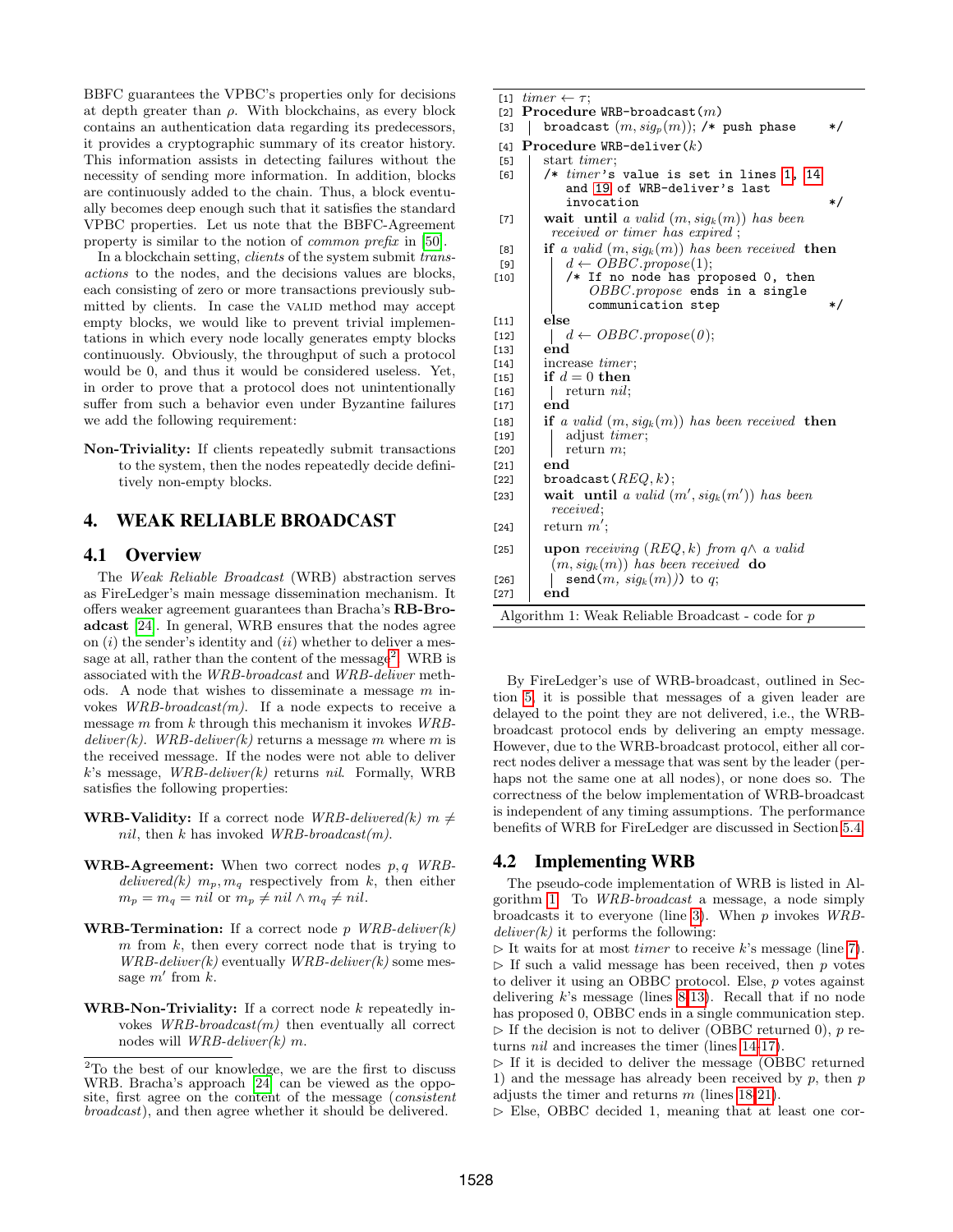rect node received k's message and voted for its acceptance. Thus,  $p$  moves to a *pull* phase and pulls  $k$ 's message from the nodes who did receive it. When  $p$  eventually receives a valid message, p returns it (lines [22-](#page-3-12) [24\)](#page-3-13).

 $\triangleright$  Upon receiving q's request for k's message, if p has k's message m, it sends  $(m, sig_k(m))$  to q (lines [25-](#page-3-14)[27\)](#page-3-15).

To ensure liveness, the *timer* is increased each time  $p$  does not receive the message (line [14\)](#page-3-2). To avoid having too long timers for too long, timer is adjusted downward when a message is received by  $p$  (line [19\)](#page-3-3). The exact details are beyond the scope of this paper, but see for example [\[30\]](#page-12-4).

In a typical implementation of OBBC each node broadcasts its vote [\[27,](#page-12-28) [67\]](#page-13-21). Then if a node receives enough votes for the same value  $v$  to safely decide  $v$  after this single communication step, it decides  $v$  and returns. We present our own OBBC protocol in the full version of this paper [\[26\]](#page-12-27).

Since the correctness proof of Algorithm [1](#page-3-4) is technical, it is deferred to the full version of this paper [\[26\]](#page-12-27).

## <span id="page-4-0"></span>5. THE FireLedger PROTOCOL

We present FireLedger in a didactic way: We first show a two-phased crash fault tolerant (CFT) ordering protocol based on WRB. We then improve it to a single-phased protocol. Finally, we extend the protocol to tolerate Byzantine failures. The pseudo-code of the protocol appears in Algorithm [2](#page-4-1) and [3.](#page-5-0) Regularly numbered lines correspond to the CFT aspects of the protocol, while lines prefixed with 'b' are the additions to handle Byzantine failures.

#### 5.1 Simplified CFT FireLedger

As mentioned in Section [4,](#page-3-16) WRB supports an all or nothing delivery that is blind to the message's content. When there are no Byzantine failures, a node never sends different messages to different nodes. Hence, a simple two phase blockchain protocol would be a round based design in which a deterministically selected leader disseminates its block proposal to all nodes using WRB. In case all nodes deliver the proposed block, then this becomes the next block.

Given the continuous iterative nature of blockchains, we may improve the algorithm's round latency to an amortized single phase. For this, we piggyback the  $r + 1<sup>th</sup>$  block on top of the first message that WRB-deliver sends when trying to deliver the  $r^{th}$  block. We support this by augmenting the WRB-deliver method to receive two parameters, WRB $deliver(k, p q d)$ , such that pgd is the potential piggybacked data (can be nil). The OBBC protocol is also augmented to receive *pgd* and piggyback it on the first message it broadcasts. Recall that we assume an OBBC protocol that always starts by having each node broadcast its vote. Hence in the augmented protocol, each node that starts the OBBC protocol broadcasts its vote alongside the piggybacked pgd message, which is made available to the calling code together with the decision value.

The details appear in Algorithm [2.](#page-4-1) Specifically, on each round  $r$  the algorithm performs the following:

 $\triangleright$  If  $p_i$  is  $(r + 1)$ 's proposer, it prepares a new block (lines [12-](#page-4-2) [14\)](#page-4-3). To ensure liveness, if in the previous iteration WRB has failed to deliver a message, then r's proposer also prepares a block and WRB-broadcast it (lines [6-](#page-4-4)[11\)](#page-4-5).

 $\triangleright$  Meanwhile, all nodes are trying to WRB-deliver r's block (line [15\)](#page-4-6). Note that the  $r + 1^{t\tilde{h}}$  proposer piggybacks the next block on top of this message.

```
1 r_i \leftarrow 0;
    2 proposer_{r_i} \leftarrow p_0;
    3 full_mode \leftarrow true;4 while true do
    5 \mid b \leftarrow nil;[b1] while proposer<sub>ri</sub>'s block was tentatively
              decided in the last f rounds do
 [b2] \begin{array}{|l|}\n\hline\n\text{[b3]} & \text{proposer}_{r_i} \leftarrow (proposer_{r_i} + 1) \mod n;\n\hline\n\text{[b3]} & \text{end}\n\end{array}\overline{\text{end}}6 if i = \text{proposer}_{r_i} \wedge \text{full-mode} = \text{true} then<br>7 i /* executed if nil has been
                 /* executed if nil has been
                      WRB-delivered in the last
                      iteration
    \begin{array}{c|c} \hline \text{8} & \end{array} | b \leftarrow prepared block;
     9 | WRB-broadcast(b);
   10 \vert \quad b \leftarrow nil;11 end
   12 if (proposer_{r_i} + 1) \mod n = i then<br>
13 \mid b \leftarrow prepared block;
                 b \leftarrow prepared block;
   14 end
   15 b
              r_i^{r_i} \leftarrow \texttt{WRB-deliver}(proposer_{r_i}, b);16 if b_{i}^{r_i} = nil then
   17 \int full-mode \leftarrow true;18 proposerr_i \leftarrow (proposer_{r_i} + 1) \mod n;<br>19 continue:
                 continue:
   20 end
   21 full mode \leftarrow false;
 [b4] if b_i^{r_i} is not valid then
 i
[b5] /* validating the block hash against
                      the previous block *[b6] \boxed{\qquad} proof \leftarrow (b_i^{r_i}, sig_{proposer_{r_i}}(b_i^{r_i}),b_i^{r_i-1}, sig_{proposer_{r_i-1}}(b_i^{r_i-1});[b7] RB-broadcast(\text{proof});<br>[b8] invoke RECOVERY(r_i, \text{or}[b8] invoke RECOVERY(r_i, \text{proof});<br>[b9] continue:
                 continue;
[b10] end
    22 append b_i^{r_i} to the chain;
[b11] decide b_i^{r_i-(f+2)};
   23 proposerr_i \leftarrow (proposer_{r_i} + 1) \mod n;<br>24 r_i \leftarrow r_i + 1;r_i \leftarrow r_i + 1;25 end
[b12] upon RB-deliver a valid proof \leftarrow(b^r, sig_{proposer_r}(b^r), b^{r-1}, sig_{proposer_{r-1}}(b^{r-1})) do
[b13] | invoke RECOVERY(r, proof);
[b<sub>14</sub>] end
 Algorithm 2: FireLedger – code for p_i; the lines
 that start with 'b' depict the BFT additions
```
<span id="page-4-9"></span><span id="page-4-8"></span><span id="page-4-7"></span><span id="page-4-1"></span> $\triangleright$  If a block  $b^r \neq nil$  has been delivered, then  $b^r$  is appended to the chain (line [22\)](#page-4-7) and the protocol continues to round  $r + 1$  (line [23-](#page-4-8) [25\)](#page-4-9).

 $\triangleright$  Else, all correct nodes switch proposer and continue to the next try (lines [16-](#page-4-10) [20\)](#page-4-11).

We prove the correctness of the full BFT protocol in Section [5.3.](#page-5-1) Note that due to WRB and the piggybacking method, Algorithm [2](#page-4-1) establishes a single-phased protocol as long as there are no Byzantine failures, and the failure pattern matches the specific OBBC optimistic pattern.

Figure [1](#page-5-2) presents normal case operation. Each optimistic period starts with the current proposer broadcasting its block. Then, on every round, each node broadcasts a single message (as the first OBBC message), except the next proposer that piggybacks the next block on top of that message.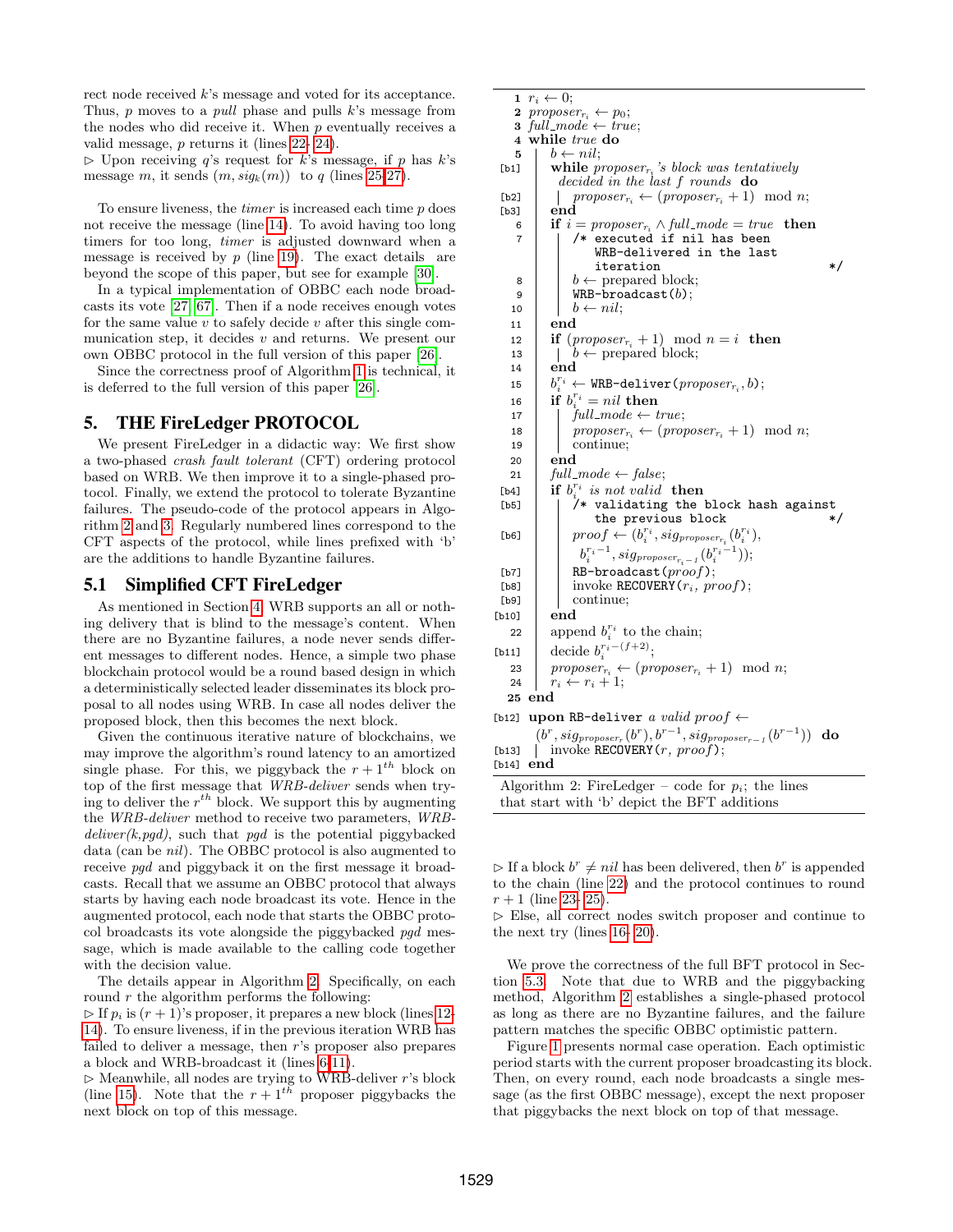<span id="page-5-2"></span>

Figure 1: FireLedger in the normal case operation.

<span id="page-5-7"></span><span id="page-5-6"></span><span id="page-5-5"></span>

| [1]    | <b>Procedure RECOVERY</b> $(r, \text{proof})$                                                                                         |
|--------|---------------------------------------------------------------------------------------------------------------------------------------|
| [2]    | versions <sub>r</sub> $\leftarrow \{\};$                                                                                              |
| [3]    | if $r_i < r-1$ then                                                                                                                   |
| [4]    | $v \leftarrow empty\_version;$                                                                                                        |
| [5]    | else                                                                                                                                  |
| [6]    | $v \leftarrow$                                                                                                                        |
|        | $[(b^{r-(f+1)}, sig_{proposer_{r-(f+1)}}(b^{r-(f+1)})), ,$                                                                            |
|        | $(b^{r-1},sig_{proposer_{r-1}}(b^{r-1})),,$                                                                                           |
|        | $(b^{r_i}, sig_{proposer_{ri}}(b^{r_i}))$ ;                                                                                           |
| [7]    | end                                                                                                                                   |
| [8]    | Atomic-broadcast $(v)$ ;                                                                                                              |
| [9]    | repeat                                                                                                                                |
| [10]   | Atomic-deliver $v_i$ from $p_i$ ;                                                                                                     |
| $[11]$ | if $v_i$ is valid then                                                                                                                |
| $[12]$ | $versions_r \leftarrow versions_r \cup \{v_i\};$                                                                                      |
| $[13]$ | end                                                                                                                                   |
| $[14]$ | <b>until</b> $ versions_r  = n - f;$                                                                                                  |
| $[15]$ | $v' \leftarrow$ the first received among                                                                                              |
|        | ${v_i \in versions_r   r_j = max\{r_k   v_k \in$<br>versions <sub>r</sub> $\wedge (b^{r_k}, sig_{proposer_{r_k}}(b^{r_k}) \in v_k)$ ; |
| $[16]$ | adopt v' and update $r_i$ , and proposer <sub>r<sub>i</sub></sub> ;                                                                   |
| $[17]$ | $full$ <sub>-mode</sub> $\leftarrow$ true;                                                                                            |
|        | Algorithm 3: Recovery Procedure – code for $p_i$                                                                                      |

## <span id="page-5-8"></span><span id="page-5-0"></span>5.2 Full BFT FireLedger

To extend the basic FireLedger to handle Byzantine failures, FireLedger utilizes the fact that there is at least one correct node  $p_c$  in all sets of  $f+1$  different proposers. Since  $p_c$  is correct, when  $p_c$ 's block is WRB-delivered, all correct nodes receive the very same block, including the hash to its predecessor block. When a correct node detects a chain inconsistency (due to the hash that each block carries), it initiates a traditional BFT based recovery procedure. At the end of the recovery phase, all correct nodes synchronize their chain to the same single valid version. For the recovery procedure, FireLedger maintains the following invariant:

INVARIANT 1. A node  $p$  proceeds to the next round of the algorithm only if it knows that at least  $f + 1$  correct nodes will eventually proceed as well.

As a consequence of Invariant [1,](#page-5-3) if a block  $b^r$  is at depth  $f+1$ in p's local chain, then there are at least  $f + 1$  correct nodes for which  $b^r$  is at depth of at least  $f+1$  in their local chains. In principle, preserving Invariant [1](#page-5-3) requires waiting to verify that at least  $f$  other correct nodes are moving to the next round. Yet, as the communication pattern we described

above already includes an all-to-all message exchange<sup>[3](#page-5-4)</sup> in each round (while executing OBBC), it serves as an implicit acknowledgement, so we have a single-phased algorithm when the optimistic assumptions hold.

Recall that line numbers prefixed by 'b' in Algorithm [2](#page-4-1) describe the additional actions to accommodate Byzantine failures. Specifically:

 $\triangleright$  First  $p_i$  finds, by a pre-defined order, a prosper that has not successfully proposed a block in the last  $f + 1$  rounds (lines [b1-](#page-4-12) [b3\)](#page-4-13). If  $p_i$  detects an inconsistency in the chain, it starts the recovery using reliable broadcast (lines [b4-](#page-4-14) [b10\)](#page-4-15).  $\triangleright$  Upon receiving a valid announcement of inconsistency,  $p_i$  initiates the recovery procedure (lines [b12-](#page-4-2) [b14\)](#page-4-3). Note that the announcement validation is done against digital signatures and the blocks' hashes.

The recovery installs agreement among all correct nodes regarding the longest possible blockchain prefix as detailed in Algorithm [3.](#page-5-0) Executing RECOVERY by  $p_i$  involves:  $\triangleright$   $p_i$  proposes, using *Atomic-broadcast*, a valid version of the  $f$  blocks that are in disagreement (excluding  $b^r$  itself) followed by all the newer blocks it knows about (lines [2–](#page-5-5)[8\)](#page-5-6).  $\triangleright$  Then  $p_i$  collects  $n - f$  valid versions (including empty ones) and adopts the first longest agreed prefix of the blockchain (lines [9](#page-5-7)[–17\)](#page-5-8).

Finally, as the recovery procedure may alter only the last  $f+1$  blocks, the node decides on the block which is in depth of  $f + 2$  (line [b11\)](#page-4-5)

#### <span id="page-5-10"></span><span id="page-5-1"></span>5.3 Correctness Proof

LEMMA 5.3.1.  $BBFC(f + 1)$ -Validty: A decided (possible  $tentative$ ) value v satisfies the VALID method.

PROOF. From Algorithm [2'](#page-4-1)s code, a value is appended to the blockchain only if it satisfies the valid method.  $\Box$ 

LEMMA 5.3.2. Every  $f+1$  consecutive decided blocks were proposed by  $f + 1$  different nodes.

PROOF. By Algorithm [2'](#page-4-1)s code (lines b1-[b3\)](#page-4-13), if the current proposer has successfully proposed a block in the last  $f+1$  rounds, then its role is switched to a new proposer.  $\Box$ 

Lemma 5.3.3. At the recovery procedure's end, all correct nodes adopt the same version.

PROOF. By the **Atomic-Order** property of the atomic broadcast primitive all correct nodes receive the same versions in the same order. Hence, applying the deterministic rule described in Algorithm [2](#page-4-1) results in an agreement among the correct nodes.  $\square$ 

<span id="page-5-9"></span><span id="page-5-3"></span>LEMMA 5.3.4. For any two correct nodes  $p, q$  with decided values  $b_p^r, b_q^r$  in round r, if  $d(b_p^r) > f \wedge d(b_q^r) > f$  then  $b_p^r = b_q^r$ .

For lack of space, the proof of this lemma is deferred to the full version of this paper [\[26\]](#page-12-27).

<span id="page-5-11"></span>LEMMA 5.3.5.  $BBFC(f+1)$ -Agreement: For any two correct nodes p, q, let  $b_p^r, b_q^r$  be their decided value in round r. If  $d(b_p^r) > f + 1 \wedge d(b_q^r) > f + 1$  then  $b_p^r = b_q^r$ .

PROOF. Follows directly from Lemma [5.3.4.](#page-5-9)  $\Box$ 

<span id="page-5-4"></span><sup>3</sup>An "all-to-all exchange" only means that each correct process must send a message to all other processes, yet none of the processes is required to wait for all such messages.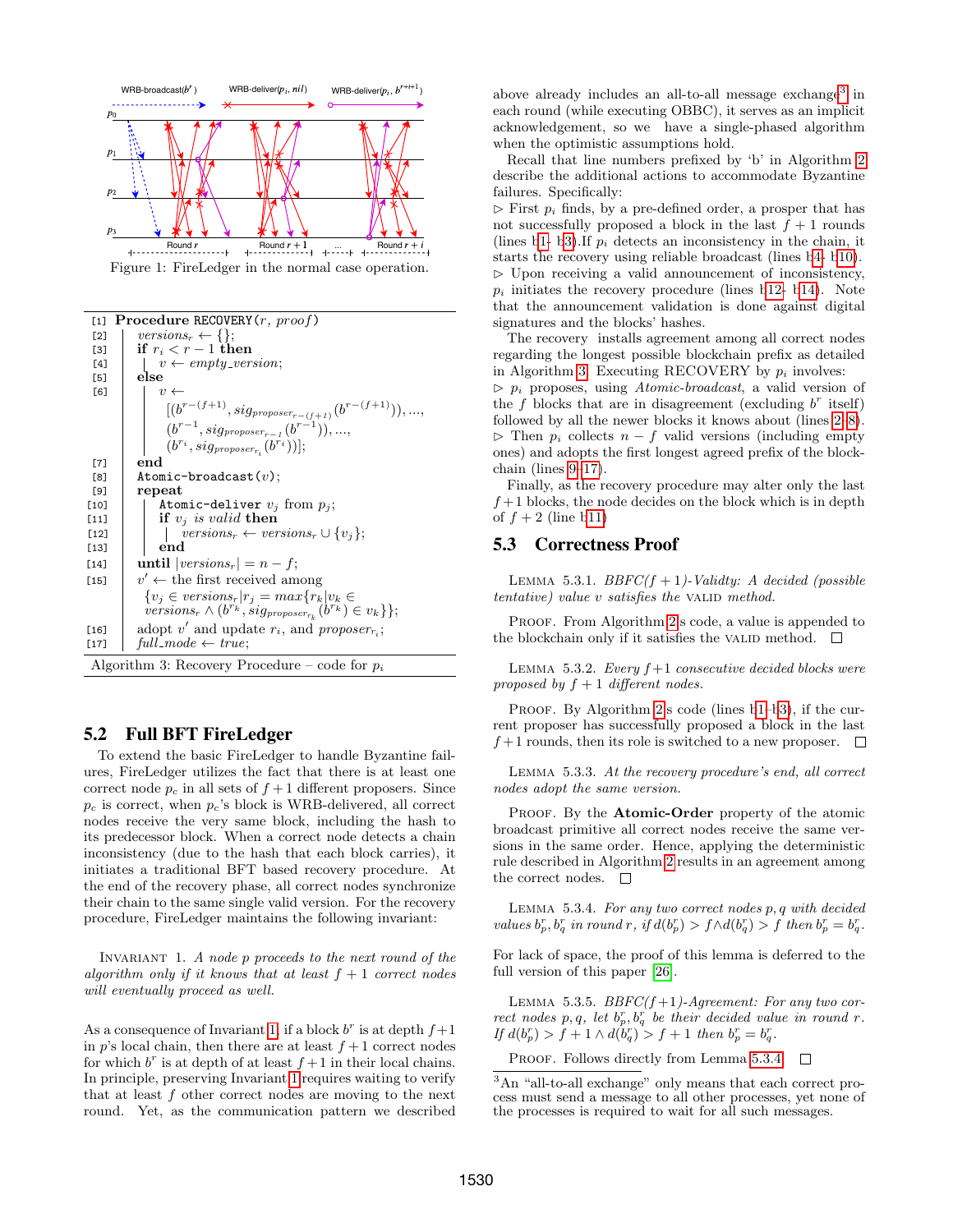DEFINITION 5.3.1. Let  $b_p^r, b_p^{r'}$  be two decided (possibly tentative) blocks of p such that  $r' > r$ .  $b_p^{r'}$  is valid with respect to  $b_p^r$  if the sub-chain  $[b_p^r, b_p^{r+1}, ..., b_p^{r'}]$  satisfies the predefined VALID method. A sub-chain  $[b_p^r, b_p^{r+1}, ..., b_p^{r'}]$  is valid with respect to  $b_p^{r-k}$ , for some  $k \leq r$ , if sub-chain  $[b_p^{r-k}, ..., b_p^{r}, ..., b_p^{r'}]$ satisfies the predefined VALID method and each  $f + 1$  consecutive blocks are proposed by  $f + 1$  different proposers.

<span id="page-6-1"></span>Lemma 5.3.6. If during the recovery procedure for round r, a correct node p receives a version v from correct node q, then v is valid with respect to  $b_p^{r-(f+2)}$ .

PROOF. If the received version is an empty one, it is trivially valid with respect to  $b_p^{r-(f+2)}$ . Else, by Lemma [5.3.4](#page-5-9) all correct nodes agree on  $b^{r-(f+2)}$ . As q is correct, by Lemma  $5.3.1$   $q$  appends only valid blocks to its blockchain. Hence, q's version (that starts with  $b_q^{r-(f+1)}$ ) is valid with respect to  $b_q^{r-(f+2)}$  which is identical to  $b_p^{r-(f+2)}$ .

DEFINITION 5.3.2. Let  $r_g$  be the most advanced round of the algorithm that any correct node runs. We define the group of nodes whose current round is  $\in \{r_g, r_g - 1\}$  by front =  $\{p|r_p \in \{r_g - 1, r_g\}\}\$  $\{p|r_p \in \{r_g - 1, r_g\}\}\$  $\{p|r_p \in \{r_g - 1, r_g\}\}\$ . When Invariant 1 is kept, there are at least  $f + 1$  correct nodes in front.

<span id="page-6-2"></span>Lemma 5.3.7. While Invariant [1](#page-5-3) is kept, a correct node  $executing the recovery procedure receives n-f valid versions$ and at least one of them was received from a node in front.

PROOF. By **RB-Termination** if a correct node  $p$  detects an invalid block and invokes the recovery procedure, eventually every correct node will receive p's proof and will invoke the recovery procedure. Following the system model, the ratio between  $n$  and  $f$  and Lemma [5.3.6,](#page-6-1) a correct node does not get blocked while waiting for  $n - f$  valid versions (part of whom may be empty). By Invariant  $1, p$  receives at least one version from a correct node in front.  $\Box$ 

<span id="page-6-3"></span>LEMMA 5.3.8.  $BBFC(f + 1)$ -Termination: Every round eventually terminates.

For lack of space, the proof of this lemma, which is technical, is deferred to the full version of this paper [\[26\]](#page-12-27).

DEFINITION 5.3.3. Let  $r$  be a round of the algorithm, we define by front<sub>r</sub> =  $\{p|r_p > r + f + 1\}$  the group of nodes whose current round is greater by at least  $f + 1$  than r.

<span id="page-6-4"></span>LEMMA 5.3.9.  $BBFC(f+1)$ -Finality: In every round  $r' >$  $r + f + 1$ ,  $v_p^r$  is definite.

PROOF. Following Algorithm [2'](#page-4-1)s code, after a valid block is WRB-delivered, the only way it can be replaced is by an invocation of the recovery procedure. By Algorithm [2'](#page-4-1)s code and Lemma [5.3.7,](#page-6-2) if the recovery procedure has been invoked regarding round  $r$ , then  $p$  adopts a prefix version that was suggested by  $q \in front$ . Obviously,  $front \subseteq front_r$ . By Lemma [5.3.5,](#page-5-11)  $\forall q, p \in front_r, b_q^r = b_p^r$ , i.e.,  $b_p^r$  is definite.

Note that the ratio between  $n$  and  $f$  as well as the version's validation test ensure that no Byzantine node is able to propose a version that does not include  $b_q^r$ .

From Lemmas [5.3.1,](#page-5-10) [5.3.5,](#page-5-11) [5.3.8](#page-6-3) and [5.3.9](#page-6-4) we have:

<span id="page-6-5"></span>THEOREM 5.3.1. Algorithm [2](#page-4-1) solves  $BBFC(f + 1)$ .

<span id="page-6-8"></span>

|                                    | fault-<br>free | Timing,<br>and omission<br>failures | Byzantine<br>failures                       |
|------------------------------------|----------------|-------------------------------------|---------------------------------------------|
| Communi-<br>cation<br>steps        |                | $2 + OBBC$                          | R.B<br>$+n$ parallel<br>AB                  |
| Digital<br>signature<br>operations |                | OBBC                                | $RB+AB$<br>$+(n-f)$<br>$\cdot$ (chain size) |
| Latency<br>(in rounds)             | $f+1$          | no additional<br>overhead           | no additional<br>overhead                   |

Table 1: Performance characteristics of FireLedger. RB and AB stand for Reliable and Atomic Broadcast respectively. The first column shows the performance in the fault-free synchronized case. The second column depicts the additional costs in an unsynchronized period and omission failures. The third column depicts the additional expenses in the presence of a non-benign fault.

LEMMA 5.3.10 (ATOMIC ORDER). Correct nodes using Algorithm [2](#page-4-1) deliver blocks in the same order.

PROOF. Follows directly from Lemma [5.3.5](#page-5-11) and the iterative nature of the algorithm.  $\Box$ 

By Lemma [5.3.10](#page-6-5) and Theorem [5.3.1,](#page-6-6) we have:

THEOREM 5.3.2. The protocol listed in Algorithm [2](#page-4-1) impose a total order of all blocks.

<span id="page-6-7"></span>THEOREM 5.3.3. The protocol listed in Algorithm [2](#page-4-1) satisfies Non-Triviality.

The proof of Theorem [5.3.3](#page-6-7) follows directly from Lemmas [5.3.8](#page-6-3) and [5.3.9,](#page-6-4) given that correct nodes propose nonempty blocks whenever they hold clients' transactions that have not been included in any previously decided block.

#### <span id="page-6-0"></span>5.4 Theoretical Bounds and Performance

Table [1](#page-6-8) summarizes the performance of FireLedger in each of its three modes. In case of no failures and synchronized network, FireLedger performs in the OBBC of WRB-deliver a single all-to-all communication step as well as one digital signature operation. Further, only one node broadcasts more than one bit. This can be obtained since the latency for a definitive decision can be up to  $f + 1$  rounds. In case a message is not received by WRB-deliver due to timing, omission or benign failures, the algorithm runs the non optimistic phase of OBBC as well as two more communication steps (one-to-all and one-to-one) in which a node asks for the missed message from the nodes who did receive it. Also, the amount of digital signature operations depends on the specific OBBC implementation that is used by WRB-deliver. Finally, in case of Byzantine failures, FireLedger runs the recovery procedure which depends on the Reliable Broadcast and the Atomic Broadcast implementations. Yet, when Byzantine failures manifest, a node does not lose blocks so the latency in terms of rounds remains the same.

#### 6. IMPLEMENTATION

#### <span id="page-6-9"></span>6.1 Optimizations

<span id="page-6-6"></span>*Separating Headers and Blocks.* FireLedger's protocol enables to easily separate the data path from the consensus path, such that only block headers need to pass through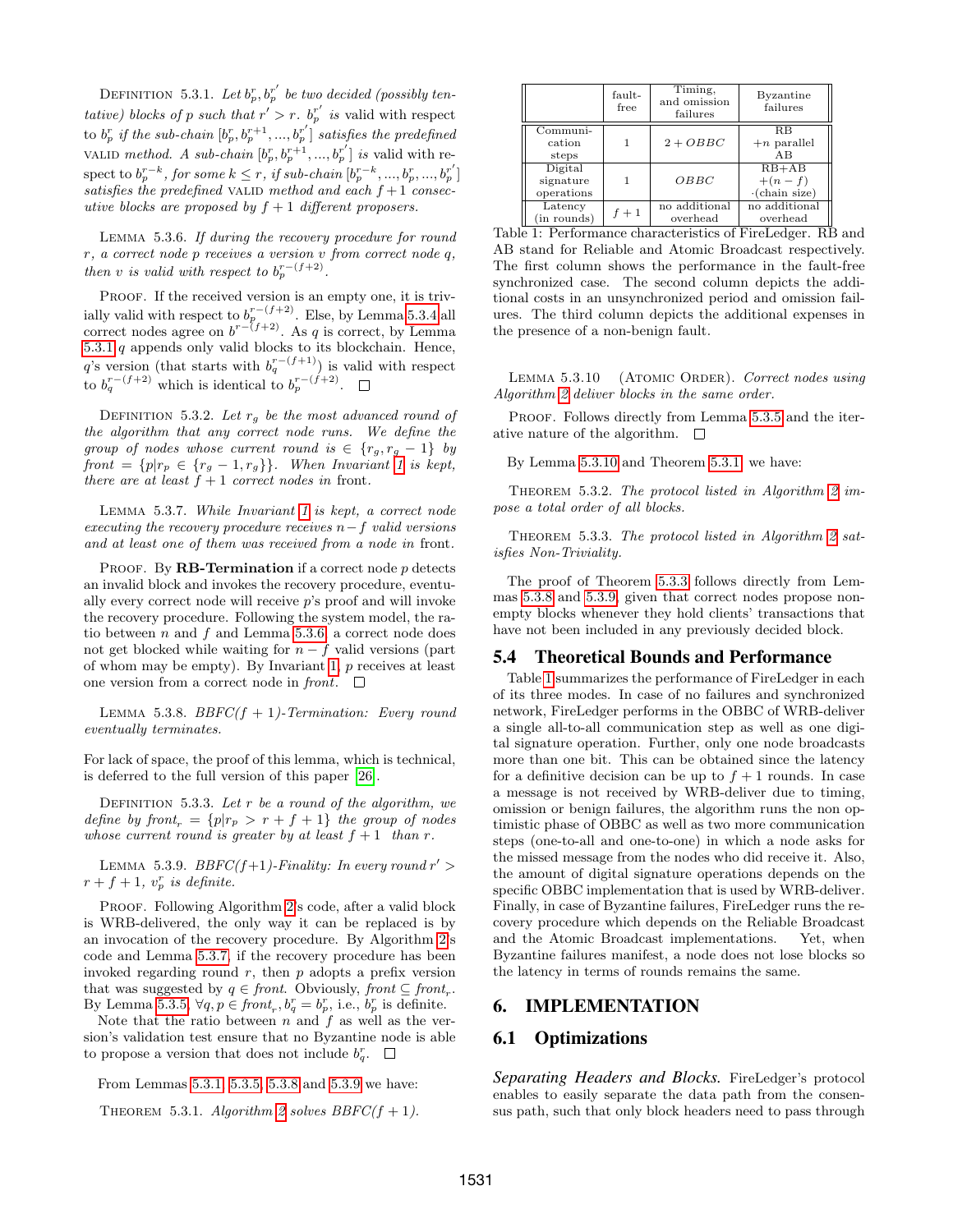the consensus layer while the block itself is being sent asynchronously in the background.

That is, a node p broadcasts a block as soon as the block is ready. On p's next proposing round, p WRB-broadcasts a header of a previously sent block. Respectively, upon WRBdelivering a header, if  $p$  did not receive the block, it votes against delivering it (See Algorithm [1,](#page-3-4) lines [8–](#page-3-7)[13\)](#page-3-8). In addition, if a decision was made to deliver a header, but the block itself has not been received by  $p$ , then  $p$  has to retrieve the block from a correct node  $q$  that has it. Such a  $q$  exists because the decision to deliver is done only if at least one correct node has voted in favor of delivering, which means that  $q$  has the block.

*Dynamically Tuning the Timeout.* To adjust the timer to the current network delays status, we dynamically adjust its value based on the exponential moving average (EMA) of the message delays over the last N rounds. Namely, denote by  $d_k$ , timer<sub>k</sub> the delay of a message and the timer of round  $k$  respectively. Then for every round  $r$ 

$$
timer_r = \frac{2}{N+1} \cdot d_{r-1} + timer_{r-2} \cdot (1 - \frac{2}{N+1}).
$$

A formal discussion of the above tuning model is out of the scope of this paper, but see, e.g., [\[19,](#page-12-30) [34,](#page-12-31) [47\]](#page-13-30).

*Benign FD.* FireLedger's algorithm enables implementing a simple benign failure detector (FD) such that a crashed node will not cause an unrestricted increase in the timer value. Largely speaking, every node p maintains a suspected list of the f nodes to which p has waited the most and above a predefined threshold. For every node  $q$  in that list, on a WRB-deliver,  $p$  does not wait for  $q$ 's message but rather immediately votes against delivering. By the ratio between  $n$ and  $f$  there is at least one correct node  $c$  that is not suspected by any correct node and thus the algorithm's liveness still holds. Despite the above, if  $c$  is one of the last  $f$  proposers it would not be able to suggest a new block. Hence, the suspected list is invalidated every time FireLedger is skipping a node that is in the last  $f$  proposers (see Algorithm [2,](#page-4-1) lines [1](#page-4-12)[–3\)](#page-4-13). Also, if a Byzantine activity was detected, to avoid considering more than  $f$  nodes as faulty, we invalidate the suspected list.

## 6.2 FireLedger's Instance Implementation

Figure [2](#page-7-0) depicts the main components of a FireLedger's instance. Using FireLedger's API one can feed the TX pool with a new write request. The main thread creates a new block and WRB-broadcasts it in its turn. In addition, the main thread tries to WRB-deliver blocks relying on OBBC. If it succeeds, the block is added to the Blockchain. Meanwhile, the *panic thread* waits for a panic message. When such a message is *Atomic-delivered*, the *panic thread* interrupts the main thread which as a result invokes the recovery procedure. FireLedger is implemented in Java and the communication infrastructure uses gRPC, excluding BFT-SMaRt which has its own communication infrastructure. Atomic Broadcast is natively implemented on top of BFT-SMaRt whereas OBBC uses BFT-SMaRt only as the fallback mechanism when agreement cannot be reached through the optimistic fast path (which relies on gRPC).

<span id="page-7-0"></span>

<span id="page-7-1"></span>Figure 2: An overview of FireLedger instance's (a single FL worker) main components



### 6.3 FLO – FireLedger Orchestrator

While FireLedger assumes partial synchrony, its rotating leader pattern imposes synchronization in that a node may propose a value only on its turn, making FireLedger's throughput bounded by the actual network's latency. To ameliorate this problem, we introduce another level of abstraction, named workers, by which each node runs multiple instances of FireLedger and uses them as a blockchain based ordering service. The use of workers brings two benefits:  $(i)$ workers behave asynchronously to each other which compensates for the above synchrony effect of FireLedger and  $(ii)$ while a worker waits for a message, other workers are able to run, resulting in better CPU utilization. To preserve the overall total ordering property of FireLedger, a node must collect the results from its workers in a pre-defined order, e.g., round robin. This requirement may imposes higher latency when the system is heavily loaded because even if a single worker faces the non-optimistic case, it delays all other workers from delivering their blocks to the node.

Figure [3](#page-7-1) depicts an overview of a FLO node. Upon receiving a write request, the client manager directs the request to the least loaded worker. When a read request is received, the client manager tries to read the answer from the relevant worker. Only if the answer was already definitely decided and its block can be delivered in the pre-defined order, the node returns the answer<sup>[4](#page-7-2)</sup>.

An alternative design could be to maintain a semi-static leader that only changes when it misbehaves, while enabling it to propose new blocks back-to-back up to some threshold window. Such a design offers another performance tradeoff between latency and throughput compared to FLO. We have

<span id="page-7-2"></span><sup>&</sup>lt;sup>4</sup>This is similar to the *deterministic merge* idea of [\[14\]](#page-12-32).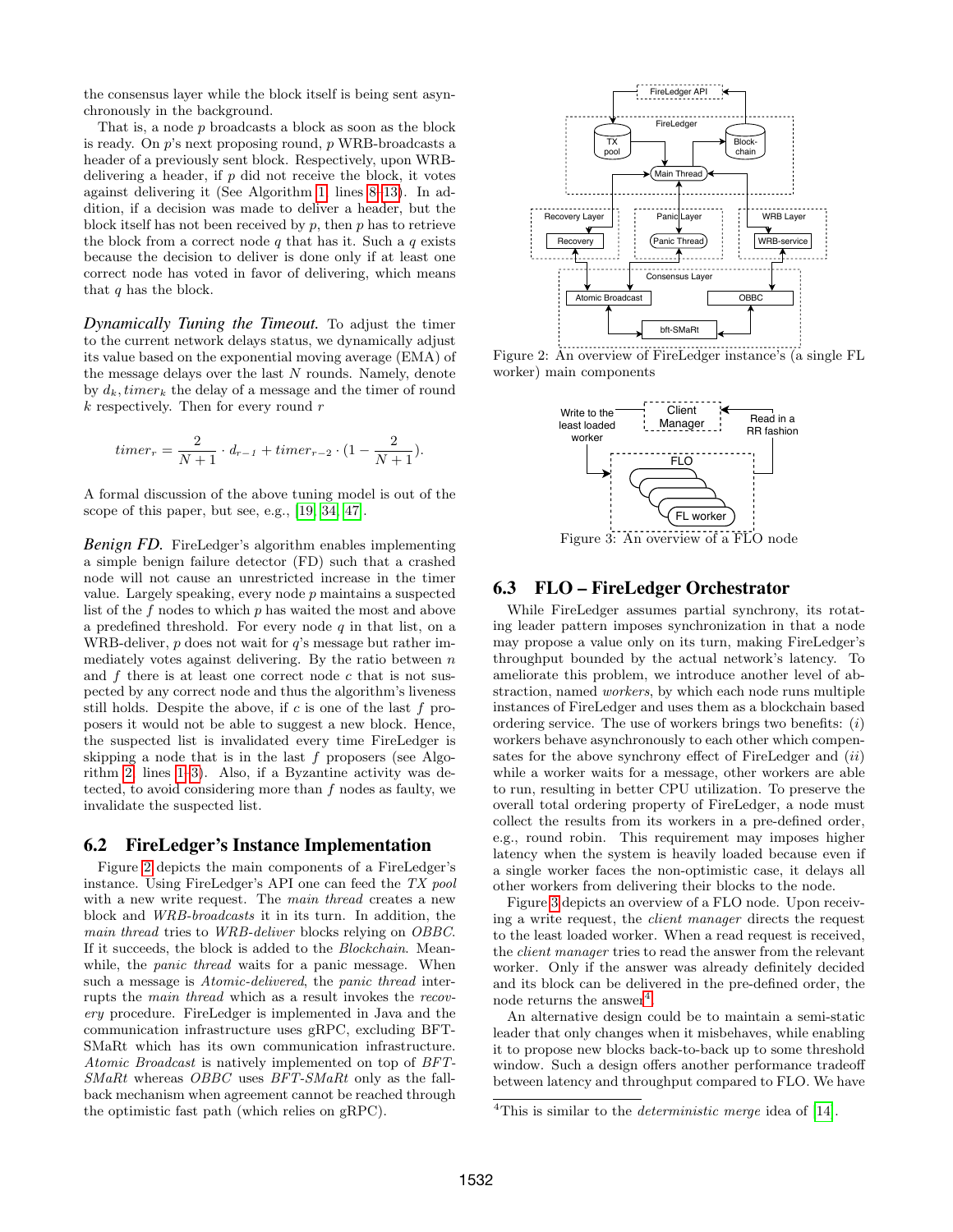<span id="page-8-0"></span>

| parameter        | range                         | units       |
|------------------|-------------------------------|-------------|
| cluster size     | $n \in \{4, 7, 10\}$          |             |
| workers          | $1 \leq \omega \leq 10$       |             |
| transaction size | $\sigma \in \{512, 1K, 4K\}$  | Byte        |
| batch size       | $\beta \in \{10, 100, 1000\}$ | Transaction |

Table 2: The default evaluation's parameters: The first row presents FLO's cluster size. The system model assumes  $f <$  $\frac{n}{3}$ , hence,  $n \in \{4, 7, 10\}$  imposes  $f \in \{1, 2, 3\}$  respectively.

chosen FLO since it fits more naturally to the overall design of FireLedgerand its rotating leader paradigm[\[15,](#page-12-33) [35,](#page-12-34) [73\]](#page-14-3).

# 7. PERFORMANCE EVALUATION

Our evaluation studied the following questions:  $(i)$  Is FLO/FireLedger CPU bounded or network bounded? (ii) How do Table [2'](#page-8-0)s values affect FireLedger's performance?  $(iii)$  How does node distribution affect FireLedger's performance? *(iv)* How does FireLedger handle failures?

*Deployment Specification.* Our setup for most measurements includes  $n$  nodes running on  $n$  identical VMs with the following specification: m5.xlarge with 4 vCPUs of Intel Xeon Platinum 8175 2.5 GHz processor, 16 GiB memory and up to 10 Gbps network links (Section [7.6](#page-11-0) uses a stronger configuration as detailed there).

*Workload Specification.* To stress test FireLedger's performance as an ordering protocols for blockchains, we have used the following workloads: During every run, each proposer in its turn generates a block containing  $\beta$  transactions of  $\sigma$  bytes each. All transactions are "write" transactions, meaning that they are ordered by the protocol. We do not simulate the transactions execution time, but rather after a block enters the blockchain, it is asynchronously written to the disk and database. To reduce variability caused by external factors, we have measured the throughput as experienced by each node (i.e., total definite transactions during the test time) and the latency as the time from when the proposer generates the block until it becomes definite. Note that we create new random transactions for every new proposal, meaning that we have to calculate new signatures and hashes for each new block.

## 7.1 Signature Generation

In FLO/FireLedger, as long as the optimistic assumptions hold, a proposer signs its block only once and any other node is verifying the signature only once. Hence, the maximal signature rate serves as an upper bound on the potential throughput of FireLedger.

To undrestand whether FLO/FireLedger is CPU bounded or I/O bounded we start by presenting an evaluation of the signatures generation rate (sps) which is typically the most CPU intensive task. We use ECDSA signatures with the secp256k1 curve. When signing a block, all the block's transactions are hashed and the result is signed alongside the block header. We vary the  $\omega$ ,  $\beta$  and  $\sigma$  values in the ranges described in Table [2.](#page-8-0)

For each configuration we run the benchmark for 1 minute. Figure [4](#page-8-1) depicts the benchmark results. As expected, with small blocks the sps is higher than with larger ones. Also, as our machines have 4 vCPUs, increasing  $\omega$  beyond 4 has

<span id="page-8-1"></span>

<span id="page-8-2"></span>

Figure 5: FLO's bps rate for  $n \in \{4, 7, 10\}$  in a single datacenter cluster

a minor effect if any. As seen below, the performance of FLO is not limited by the sps rate.

## 7.2 FLO Cluster in a Single Data-Center

We deployed a FLO cluster where all machines reside in the same data center. In the current version, FireLedger uses a clique overlay for disseminating both blocks and headers. To avoid clogging the network, FireLedger has a basic flow control mechanism that prevents nodes from sending new blocks if the network is overloaded or if they have already disseminated enough blocks that have not been decided yet. Due to its modular design, a more sophisticated mechanism can be plugged into the system. This is left for future work.

#### *7.2.1 FLO's Throughput*

For each configuration we run the experiment for 3 minutes. The results were collected from all nodes and we took the average among them.

#### *7.2.1.1 BPS Rate.*

Due to the separation of blocks and headers, FLO's throughput is mostly bounded by its bps rate. Figure [5](#page-8-2) presents FLO's bps rate for different n and  $\omega$  values. As expected, increasing  $\omega$  yields higher bps due to better CPU utilization. In contrast, increasing  $n$  decreases the bps because each decision requires more communication. Even so, FLO delivers thousands of bps under the majority of the tested configurations. FLO's throughput is bounded by  $tps \leq \beta \cdot bps$ .

#### *7.2.1.2 TPS Rate.*

We tested FLO's throughput while varying  $n, \omega, \sigma$  and  $\beta$ values in the ranges described in Table [2.](#page-8-0) Figure [6](#page-9-0) shows FLO's throughput with the above configurations. Except few configurations where  $\beta = 10$ , FLO achieves between tens to hundreds of thousands of tps, depending on the specific configuration. Especially, with  $\sigma = 512$ , which according to [\[11\]](#page-12-35) is the average size of a Bitcoin's transaction, FLO peaks at around 160K tps even with  $n = 10$ . As expected, for larger  $\sigma$  the performance decreases because less of the network's bandwidth remains available for the headers, which limits the bps rate. It can be observed that the performance for large blocks with  $n \in \{7, 10\}$  is better than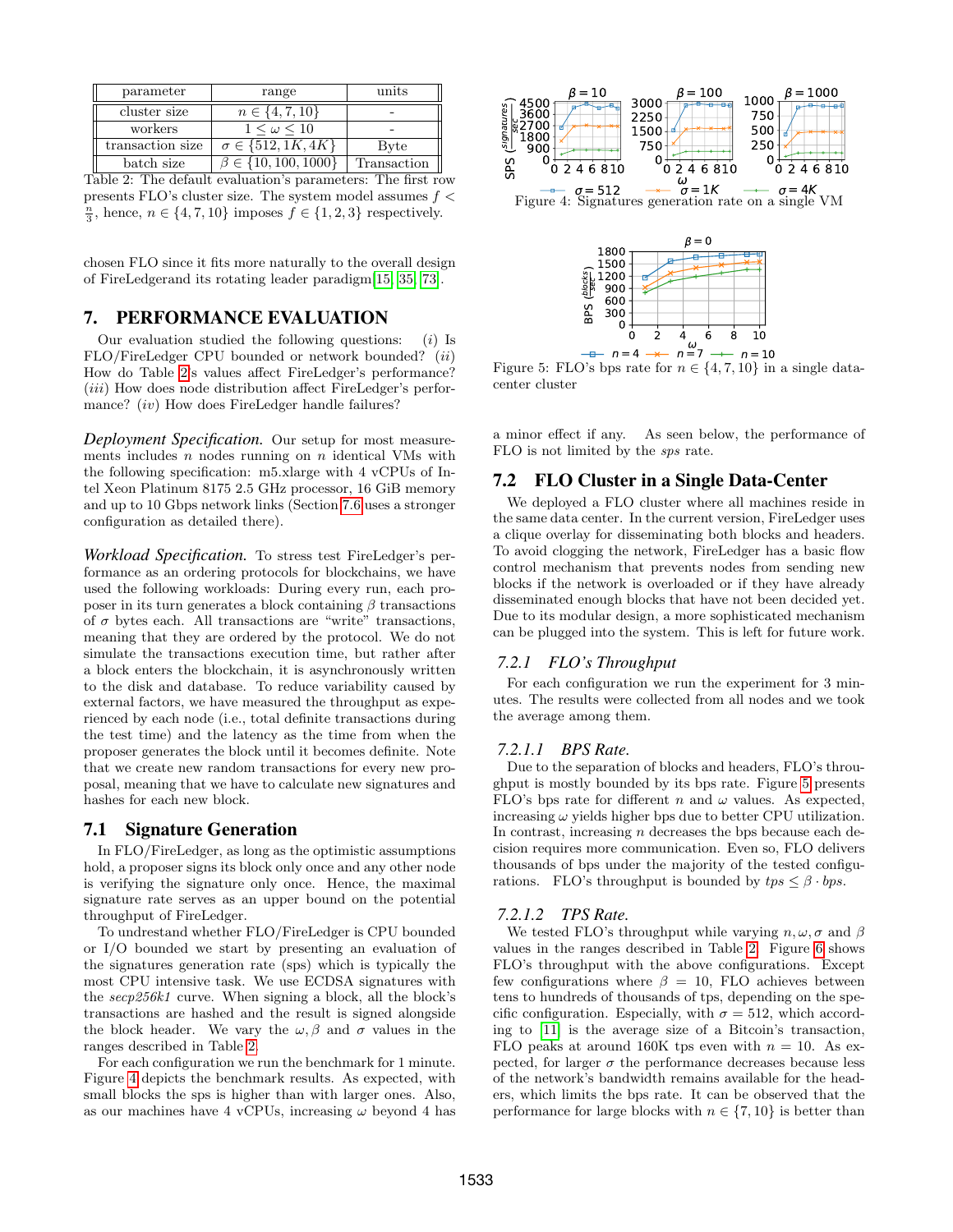<span id="page-9-0"></span>

 $\frac{-\alpha}{\beta} = 512B \quad \rightarrow \quad \vec{\sigma} = 1KB \quad \rightarrow \quad \sigma = 4KB$ <br>Figure 6: FLO's transactions throughput for various configurations in a single data-center deployment

<span id="page-9-1"></span>

 $\{1, 5, 10\}$  and  $\beta \in \{10, 100, 1000\}$  in a single data-center

when  $n = 4$ . This can be explained by the fact that the separation of blocks from headers allows for nodes in bigger clusters to collect more blocks that have not been decided yet. Thus, as the bps grows w.r.t. the number of workers, it respectively increases the tps rate. This does not manifest in small block sizes because with very small blocks there is little benefit from transmitting a block before its header. Further, when  $\omega = 10$ , there are significantly more workers than hardware threads, which increases performance sensitivity sometimes yielding lower overall throughput.

#### *7.2.2 FLO's Latency*

To evaluate FLO's latency, we measured the time it takes for a full block to be delivered by FLO. This time includes disseminating the block, its header, and to wait until it can be delivered by the round robin between FLO's workers. We focus on the configurations in which  $\sigma = 512$  (same as Bitcoin transactions). Figure [7](#page-9-1) shows CDF charts for various configurations. As expected, with  $\omega = 1$  FLO's latency is minimal and is less than 1 second even with  $n = 10$ and  $\beta = 1000$ . Increasing  $\omega$  results in an increase in the latency respectively. This is due to the fact that even a single

<span id="page-9-2"></span>

<span id="page-9-3"></span>Figure 8: Heatmaps that depicts the relative execution time of FLO between 5 different events for  $\sigma = 512$ 



 $= 10 \rightarrow 6 = 100 \rightarrow 6 = 1000$ Figure 9: FLO's tps rate with  $n = 100, \sigma = 512, \beta \in$  $\{10, 100, 1000\}$  and  $1 \leq \omega \leq 5$ 

worker's delay is reflected in all, due to FLO's round robin. Yet, even with  $n = 10, \omega = 10$  and  $\beta = 1000$  the latency in a single data-center deployment is below 8 seconds.

To understand the main bottlenecks of FLO, we divided every round of the algorithm into 5 different events: (A) block proposal, (B) header proposal, (C) tentative decision, (D) definite decision, and (E) delivering by FLO. Finally, we measured the time between each pair of consecutive events.

Figure [8](#page-9-2) shows the relative execution time between each two consecutive events. It is easy to see that due to the separation of blocks and headers, the majority of time is spent between receiving a block and receiving its header. In addition, for  $\omega > 1$ , the workers cause an increase in the latency, as even a single worker's delay delays the whole system. Finally, increasing n as well as  $\beta$  causes the blocks dissemination event to take longer. This is despite using a clique layout. Other methods (e.g., gossip) may improve the throughput but not the latency.

#### 7.3 FLO's Scalability

To test FLO's scalability we deployed a single data-center cluster of  $n = 100$  machines and tested FLO's tps rate with  $\sigma = 512, \beta \in \{10, 100, 1000\}$  and  $1 \leq \omega \leq 5$ . We ran each configuration for 3 minutes. Figure [9](#page-9-3) depicts the benchmark's result. Thanks to FireLedger's frugal communication pattern, as long as the fault free execution path take place, FLO can achieve around  $60K$  tps (in a single data-center deployment). As shown, in this cluster size, the number of workers has no effect because of the relatively large amount of communication that even a single worker consumes.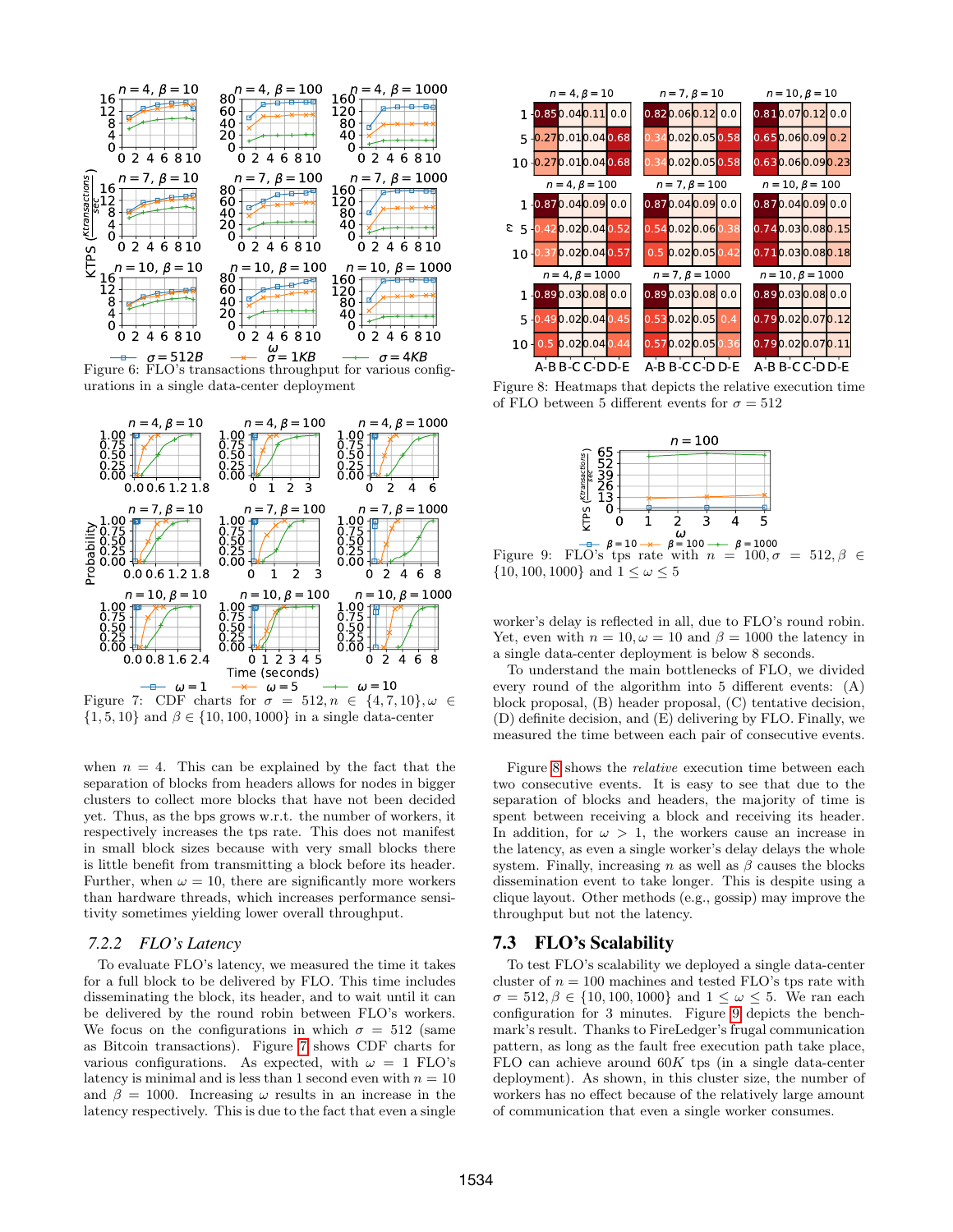<span id="page-10-0"></span>

 $\leq$   $-\rightarrow$   $n=4$   $\rightarrow$   $\overline{n}=7$   $\rightarrow$   $n=10$ <br>Figure 10: FLO's tps rate while suffering from crash failures of f nodes for  $\sigma = 512, \beta \in \{10, 100, 1000\}, n \in \{4, 7, 10\}$ and  $f \in \{1, 2, 3\}.$ 

<span id="page-10-1"></span>

Figure 11: FLO's tps rate under Byzantine failures for  $\sigma =$  $512, 1 \leq \omega \leq 5, \beta \in \{10, 100, 1000\}, n \in \{4, 7, 10\}$  and  $f \in$ {1, 2, 3}. The lines show the tps rate and the bars shows the recovery per second (rps) rate

# 7.4 FLO Under Failures

#### *7.4.1 Benign Failures*

We tested FLO while suffering from crash failures of  $f$ nodes (yet, we maintain  $n = 3f + 1$  even in this benign case). Here, all faulty nodes crash in the middle of a run (such a node crashes with all of its workers), but the measurements are taken after the faulty nodes crash. Every benchmark was ran for 3 minutes and we calculated the average tps among the correct nodes. Figure [10](#page-10-0) depicts FLO's tps rate under various configurations while facing crash failures.

It can be seen that due to the full BBC phase that is now needed during faulty nodes rounds, for larger n the tps is decreasing. Yet, FLO still reaches tens of thousands of tps despite these benign failures. This is due to the OBBC protocol and the basic failure detector described in Section [6.1.](#page-6-9)

#### *7.4.2 Byzantine Failures*

To test FLO's performance when facing Byzantine failures, we deployed a Byzantine FLO node that operates as following: When started, every worker divides the cluster into two random parts, and for every given round it distributes different versions of the block to each part. Notice that in practice, invoking the recovery procedure may cause the nodes to become un-synchronized with each other, a fact that affects the performance as well. This increases the variance between measurements of the same settings. Hence, to be able to perform more measurements of each data point, for each configuration we run a series of short benchmarks (between 1 - 2 minutes each).

Figure [11](#page-10-1) presents the tps rate for FLO when facing Byzantine failures w.r.t. the number of workers and the number of recoveries per second (rps). Smaller values of  $\beta$  and n imply more recovery events. Recall that during the recovery nodes halt. Thus, the above is expected due to the fact that each recovery ends faster when  $\beta$  and n are small. Yet, for bigger  $\beta$ , the batching effect compensate for the small amount of recoveries and the long halts. The reason why for  $n = 10, \beta = 1000$  and  $\omega = 5$  the performance decreased

<span id="page-10-2"></span>

Figure 12: FLO's bps rate for  $n \in \{4, 7, 10\}$  in a multi datacenter cluster

<span id="page-10-3"></span>

Figure 13: FLO's transactions throughput for  $\sigma = 512$  under various configurations in a multi data-center

so much is the underlying Byzantine consensus layer (BFT-SMaRt), which has to handle a large amount of data. To conclude, FLO delivers more than 10K tps in some scenarios even when facing Byzantine failures. Although the performance is lower than in optimistic executions, these type of failures are expected to be rare in permissioned blockchain clusters. And even with  $n = 10$ , if we set  $\beta = 1000$  and  $\omega = 3$  we obtain about 6K tps, roughly twice the average tps of VISA. Hence, FLO presents an attractive trade-off between scalability, performance and security.

## 7.5 FLO in a Multi Data-Center Cluster

We also tested FLO in a geo-distributed setting with nodes spread around the world. The nodes were placed, one node per region, by the following order, in Amazon's Tokyo, Central, Frankfurt, Paris, Sau-Paulo, Oregon, Singapore, Sydney, Ireland and Ohio data-centers. We tested only fault free scenarios. Thus, we kept using BFT-SMaRt rather than its geo-distributed optimized version named WHEAT [\[71\]](#page-13-31).

#### *7.5.1 FLO's Throughput*

As before, we first measured the bps rate for  $n \in \{4, 7, 10\}$ . Figure [12](#page-10-2) depicts the bps rate for varying cluster sizes. As expected, due to lower network performance, the bps is less than 10% of its rate in single data-center clusters.

As in the single data-center deployment, we simulated high load by creating random transactions and run FLO with the following configurations:  $n \in \{4, 7, 10\}, 1 \leq \omega \leq$  $10, \sigma = 512, \beta \in \{10, 100, 1000\}.$  Every benchmark was run for 3 minutes. Figure [13](#page-10-3) presents the benchmark's result. Obviously, tps is increasing with w and  $\beta$  due to a better CPU utilization and a batching effect. As for the increase of the tps with  $n$ , this is, as before, thanks to the separation of blocks from headers, which allows bigger clusters to collect more blocks to decide on, thereby enhancing performance.

#### *7.5.2 FLO's Latency*

We tested FLO's latency in the above multi data-center deployment. As before, we measured the time that takes a block to be delivered by FLO from the moment it was proposed by its creator. To avoid outliers, we omitted the 5%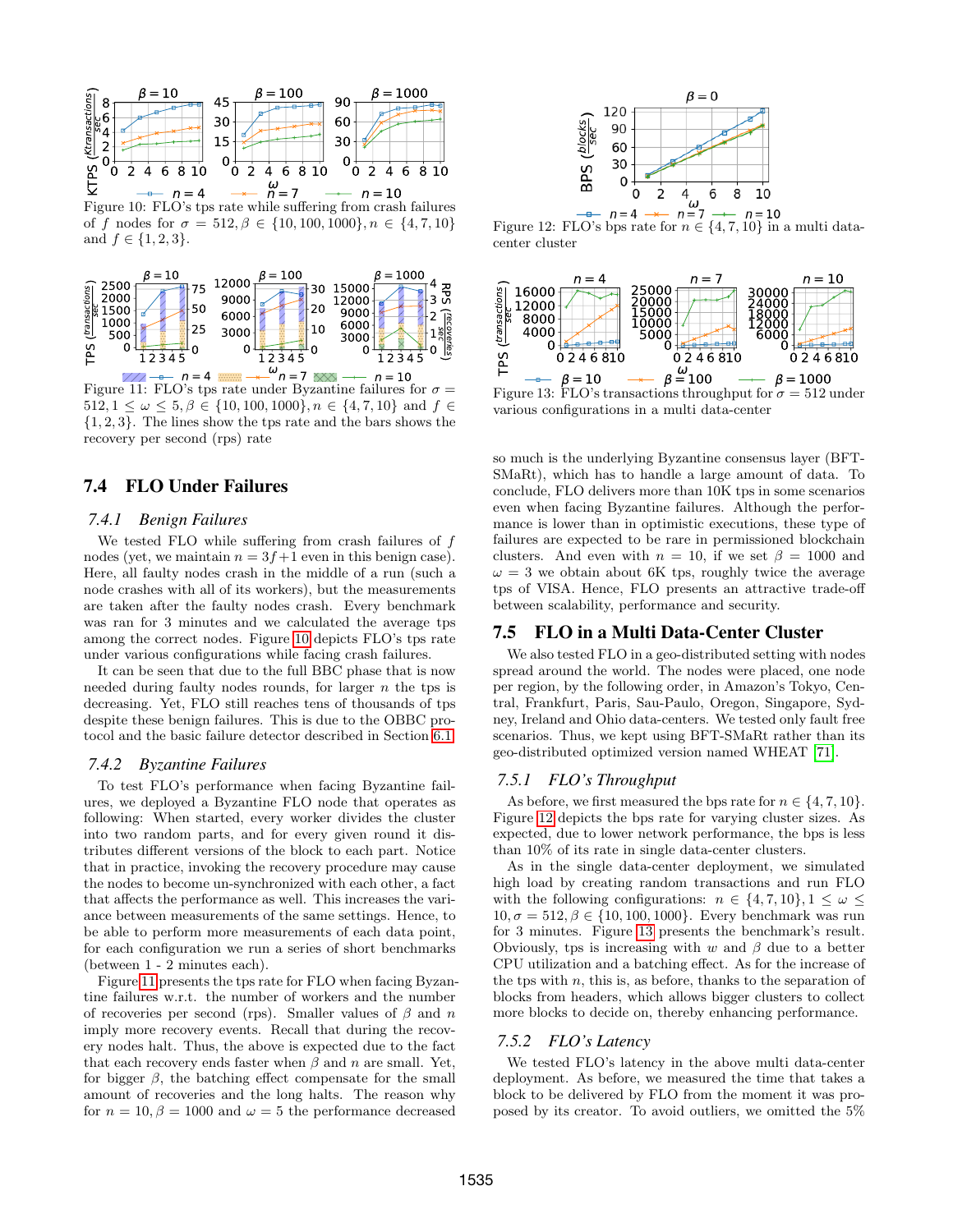<span id="page-11-1"></span>

Figure 14: FLO's latency in a multi data-center deployment for  $\sigma = 512, \omega \in \{1, 5, 10\}, \beta \in \{10, 100, 1000\}$  and  $n \in$  $\{4, 7, 10\}$ 

<span id="page-11-2"></span>

Figure 15: Comparison of FLO and HotStuff on c5.4xlarge AWS machines and  $f = \lfloor n/3 \rfloor - 1$ 

most extreme results. Figure [14](#page-11-1) presents the benchmarks results. For small blocks, the cluster size slightly affects the latency because the headers dissemination process dominates the bandwidth. Yet, with large blocks, as the data dissemination process itself dominates the latency, increasing the cluster size has very little effect on the latency.

# <span id="page-11-0"></span>7.6 FireLedger vs. Leading Alternatives

To the best of our knowledge, the current best performing alternative to FireLedger is HotStuff [\[75\]](#page-14-2). As we had no access to the codebase of HotStuff, we compare the declared performance of HotStuff from [\[75\]](#page-14-2) with our own measurements of FireLedger using the exact same environment as in [\[75\]](#page-14-2), namely c5.4xlarge AWS machines (16 vCPUs, 32 GiB RAM). We also compare with the numbers obtained for BFT-SMaRt [\[20\]](#page-12-13), the previous state-of-the-art system, in this same setting. Figure [15](#page-11-2) and [16](#page-11-3) show this comparison's results w.r.t the n and  $\sigma$  parameters. For all cluster sizes FLO was deployed with  $\beta = 1000$  and  $\omega = 8$  with maximal resiliency  $f = \lfloor n/3 \rfloor - 1$ . In terms of throughput, for any  $\sigma$  and n FLO performs 20% – 300% better than Hot-Stuff and 40% − 600% better than bft-SMaRt. Notice that HotStuff is implemented in C while FLO is in Java.  $\frac{36}{24}$ <br>  $\frac{36}{24}$ <br>  $\frac{1}{2}$ <br>  $\frac{1}{2}$ <br>  $\frac{1}{2}$ <br>  $\frac{1}{2}$ <br>  $\frac{1}{2}$ <br>  $\frac{1}{2}$ <br>  $\frac{1}{2}$ <br>  $\frac{1}{2}$ <br>  $\frac{1}{2}$ <br>  $\frac{1}{2}$ <br>  $\frac{1}{2}$ <br>  $\frac{1}{2}$ <br>  $\frac{1}{2}$ <br>  $\frac{1}{2}$ <br>  $\frac{1}{2}$ <br>  $\frac{1}{2}$ <br>  $\frac{1}{2}$ <br>  $\frac{1}{$ 

This performance gap is due to the fact that in the optimistic case, HotStuff requires all nodes to sign an asymmetric signature on each block and the proposer to verify

<span id="page-11-3"></span>

Figure 16: Comparison of FLO and bft-SMaRt on c5.4xlarge AWS machines and  $f = \lfloor n/3 \rfloor - 1$ 

proposer that generates the block signs an asymmetric signature. Since signing is a heavy pure CPU time operation, fewer asymmetric signatures enable better throughput.

As for latency, due to the  $f + 1$  finality of FireLedger and the fact that we run with maximal resiliency, FLO's latency rises with n. In contrast, transactions' finality with both HotStuff and bft-SMaRt is at most three rounds (HotStuff), so their latency is much less impacted by  $n$ . Still, in all cases the latency obtained by FLO is better than most existing cryptocurrencies (and tokens), including the very recent Algo (Algorand) [\[51\]](#page-13-11). Libra's target 10 seconds finality [\[45\]](#page-13-32) is met by FLO when  $n \leq 30$  nodes<sup>[5](#page-11-4)</sup>.

*Conclusions.* The performance gap between FLO and the alternatives narrows as transactions become larger. This is because in such cases, the basic need to disseminate the transactions dominates the communication overhead, so a clever consensus protocol has less room for impact. Hence, one should consider compressing the data for large transactions. Also, by employing scalable Byzantine dissemination protocols for the transactions data, e.g., [\[40\]](#page-13-33), FLO is likely to better handle large clusters.

## 8. DISCUSSION

FireLedger is a communication frugal optimistic blockchain algorithm targeting environments where failures rarely occur. For example, FireLedger is likely to be very attractive for the FinTech industry, which uses highly secure and robust systems. FireLedger leverages blockchain's iterativity as well as its cryptographic features to achieve its goal.

Intuitively, FLO employs FireLedger as a blockchain-based consensus algorithm rather than consensus-based blockchain. Our performance results show that it matches the requirements of real demanding commercial applications even when executing on common non-dedicated infrastructure. Our design is especially suitable for cryptocurrencies and financial applications that tolerate a few seconds latency. In the future, we intend to explore sharding, which can potentially give an additional significant performance boost, as well as scalable dissemination protocols. Finally, our prototype implementation of this work is available in open source [\[10\]](#page-12-36).

*Acknowledgments.* We would like to thank the anonymous reviewers for their many insightful comments. This work was partially funded by ISF grant  $\#1505/16$ .

<span id="page-11-4"></span><sup>5</sup>Ripple and Stellar, for example, run on smaller clusters.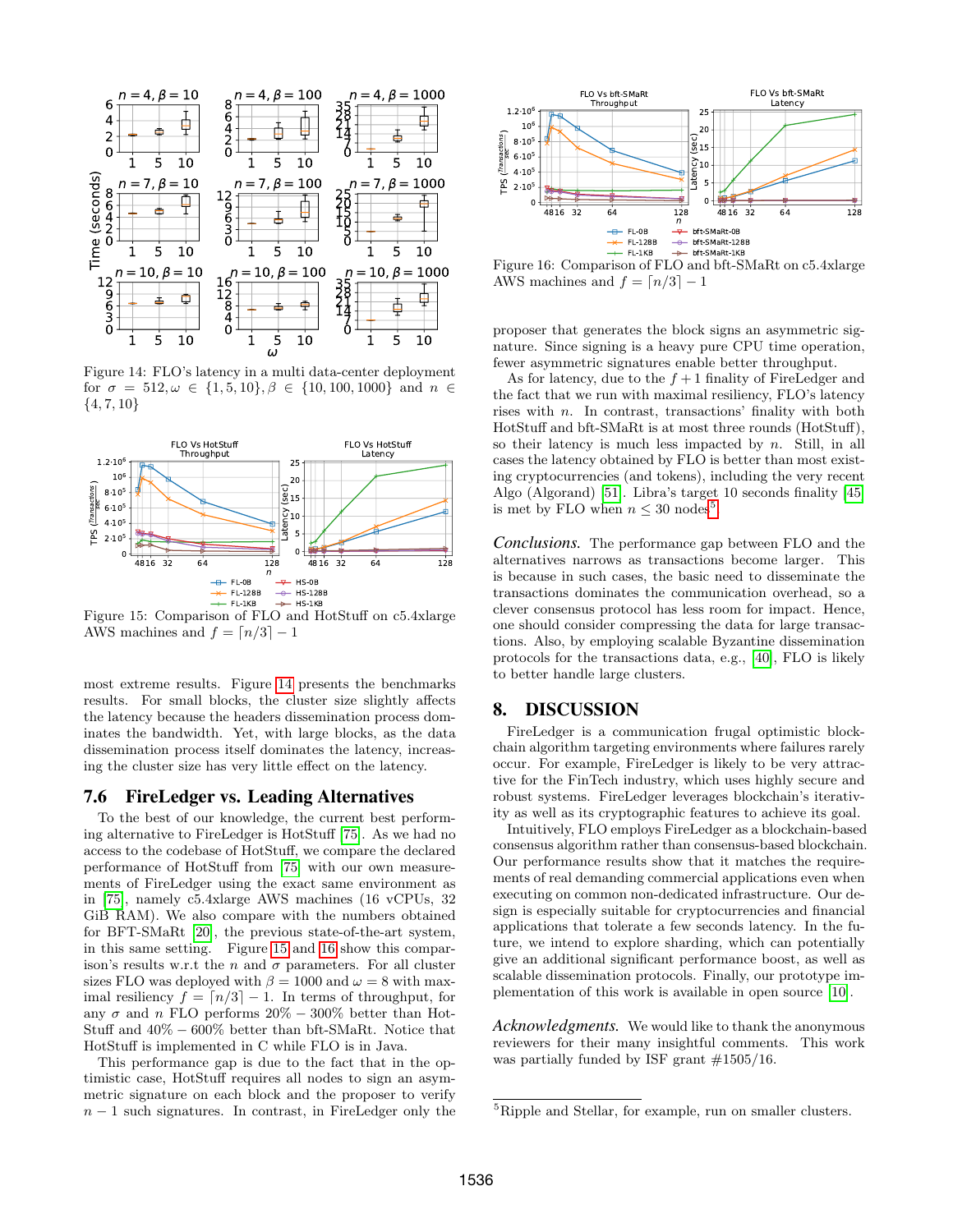# 9. REFERENCES

- <span id="page-12-14"></span>[1] Chain core. <https://chain.com/>.
- <span id="page-12-12"></span>[2] Corda. <https://github.com/corda/corda>.
- <span id="page-12-9"></span>[3] fabric-orderingservice. [https:](https://github.com/bft-smart/fabric-orderingservice) [//github.com/bft-smart/fabric-orderingservice](https://github.com/bft-smart/fabric-orderingservice).
- <span id="page-12-21"></span>[4] Honeybadger bft. <https://github.com/amiller/HoneyBadgerBFT>. [5] Hyperledger-fabric.
- <span id="page-12-10"></span><https://github.com/hyperledger/fabric>. [6] Iroha.
- <span id="page-12-19"></span><span id="page-12-16"></span><https://www.hyperledger.org/projects/iroha>. [7] Red belly blockchain.
- <https://redbellyblockchain.io>.
- <span id="page-12-17"></span>[8] Symboint-assembly. <https://symbiont.io/technology>.
- <span id="page-12-18"></span>[9] Tendermint. <https://github.com/tendermint/tendermint>.
- <span id="page-12-36"></span>[10] TOP/TOY Implementation. <https://github.com/TopToy/TopToy>.
- <span id="page-12-35"></span>[11] Tradeblock. [https://tradeblock.com/bitcoin/](https://tradeblock.com/bitcoin/historical/1w-f-tsize_per_avg-11101) [historical/1w-f-tsize\\_per\\_avg-11101](https://tradeblock.com/bitcoin/historical/1w-f-tsize_per_avg-11101).
- <span id="page-12-0"></span>[12] PwC's Global Blockchain Survey. [https:](https://www.pwccn.com/en/research-and-insights/publications/global-blockchain-survey-2018/global-blockchain-survey-2018-report.pdf) [//www.pwccn.com/en/research-and-insights/](https://www.pwccn.com/en/research-and-insights/publications/global-blockchain-survey-2018/global-blockchain-survey-2018-report.pdf) [publications/global-blockchain-survey-2018/](https://www.pwccn.com/en/research-and-insights/publications/global-blockchain-survey-2018/global-blockchain-survey-2018-report.pdf) [global-blockchain-survey-2018-report.pdf](https://www.pwccn.com/en/research-and-insights/publications/global-blockchain-survey-2018/global-blockchain-survey-2018-report.pdf), 2018.
- <span id="page-12-8"></span>[13] M. Abd-El-Malek, G. R. Ganger, G. R. Goodson, M. K. Reiter, and J. J. Wylie. Fault-scalable Byzantine Fault-tolerant Services. ACM SIGOPS Oper. Syst. Rev., 39(5):59–74, Oct. 2005.
- <span id="page-12-32"></span>[14] M. K. Aguilera and R. E. Strom. Efficient Atomic Broadcast Using Deterministic Merge. In Proc. of the 19th Annual ACM Symposium on Principles of Distributed Computing, PODC, pages 209–218, 2000.
- <span id="page-12-33"></span>[15] Y. Amir, B. A. Coan, J. Kirsch, and J. Lane. Prime: Byzantine Replication under Attack. IEEE Trans. Dependable Sec. Comput., 8(4):564–577, 2011.
- <span id="page-12-11"></span>[16] E. Androulaki, A. Barger, V. Bortnikov, C. Cachin, K. Christidis, A. D. Caro, D. Enyeart, C. Ferris, G. Laventman, Y. Manevich, S. Muralidharan, C. Murthy, B. Nguyen, M. Sethi, G. Singh, K. Smith, A. Sorniotti, C. Stathakopoulou, M. Vukolic, S. W. Cocco, and J. Yellick. Hyperledger Fabric: A Distributed Operating System for Permissioned Blockchains. CoRR, abs/1801.10228, 2018.
- <span id="page-12-23"></span>[17] H. Attiya and J. Welch. Distributed Computing: Fundamentals, Simulations and Advanced Topics (2nd edition). John Wiley Interscience, March 2004.
- <span id="page-12-3"></span>[18] P.-L. Aublin, R. Guerraoui, N. Knežević, V. Quéma, and M. Vukolić. The Next 700 BFT Protocols. ACM Trans. Comput. Syst., 32(4), Jan. 2015.
- <span id="page-12-30"></span>[19] M. Bertier, O. Marin, and P. Sens. Implementation and Performance Evaluation of an Adaptable Failure Detector. In Proc. of Int. Conf. on Dependable Systems and Networks (DSN), pages 354–363, June 2002.
- <span id="page-12-13"></span>[20] A. Bessani, J. Sousa, and E. E. P. Alchieri. State Machine Replication for the Masses with BFT-SMART. In 44th Annual IEEE/IFIP International Conference on Dependable Systems and Networks (DSN), pages 355–362, June 2014.
- <span id="page-12-6"></span>[21] K. Birman and R. Friedman. Trading Consistency for

Availability in Distributed Systems. Technical Report TR96-1579, Computer Science Department, Cornell University, Apr. 1996.

- <span id="page-12-22"></span>[22] D. Boneh, B. Lynn, and H. Shacham. Short Signatures from the Weil Pairing. Journal of Cryptology, 17(4):297–319, Sep 2004.
- <span id="page-12-24"></span>[23] Z. Bouzid, A. Mostfaoui, and M. Raynal. Minimal Synchrony for Byzantine Consensus. In Proceedings of the ACM Symposium on Principles of Distributed Computing, PODC, pages 461–470, 2015.
- <span id="page-12-25"></span>[24] G. Bracha. Asynchronous Byzantine Agreement Protocols. Information and Computation, 75(2):130–143, 1987.
- <span id="page-12-7"></span>[25] E. Buchman. Tendermint: Byzantine Fault Tolerance in the Age of Blockchains. Master's thesis, University of Guelph, 2016.
- <span id="page-12-27"></span>[26] Y. Buchnik and R. Friedman. FireLedger: A High Throughput Blockchain Consensus Protocol. CoRR, abs/1901.03279, November 2019. Full Version.
- <span id="page-12-28"></span>[27] Y. Buchnik and R. Friedman. A Generic Efficient Biased Optimizer for Consensus Protocols. In 21st International Conference on Distributed Computing and Networking (ICDCN), 2020.
- <span id="page-12-29"></span>[28] C. Cachin, K. Kursawe, F. Petzold, and V. Shoup. Secure and Efficient Asynchronous Broadcast Protocols. In Advances in Cryptology – CRYPTO, pages 524–541. Springer Berlin Heidelberg, 2001.
- <span id="page-12-1"></span>[29] C. Cachin and M. Vukolic. Blockchain Consensus Protocols in the Wild. CoRR, abs/1707.01873, 2017.
- <span id="page-12-4"></span>[30] M. Castro and B. Liskov. Practical Byzantine Fault Tolerance. In Proceedings of the 3rd ACM Symposium on Operating Systems Design and Implementation, OSDI, pages 173–186, 1999.
- <span id="page-12-15"></span>[31] Chain. Federated-Consensus White Paper. Available online, https://chain.com/docs/1.2/protocol/papers/federatedconsensus.
- <span id="page-12-2"></span>[32] T. D. Chandra and S. Toueg. Unreliable Failure Detectors for Reliable Distributed Systems. J. ACM, 43(2):225–267, Mar. 1996.
- <span id="page-12-5"></span>[33] T. D. Chandra and S. Toueg. Unreliable Failure Detectors for Reliable Distributed Systems. J. ACM, 43(2):225–267, Mar. 1996.
- <span id="page-12-31"></span>[34] W. Chen, S. Toueg, and M. K. Aguilera. On the Quality of Service of Failure Detectors. IEEE Transactions on Computers, 51(1):13–32, Jan 2002.
- <span id="page-12-34"></span>[35] A. Clement, E. Wong, L. Alvisi, M. Dahlin, and M. Marchetti. Making Byzantine Fault Tolerant Systems Tolerate Byzantine Faults. In Proceedings of the 6th USENIX Symposium on Networked Systems Design and Implementation, NSDI, pages 153–168, 2009.
- <span id="page-12-26"></span>[36] M. Correia, N. F. Neves, and P. Veríssimo. From Consensus to Atomic Broadcast: Time-Free Byzantine-Resistant Protocols Without Signatures. Comput. J., 49(1):82–96, Jan. 2006.
- <span id="page-12-20"></span>[37] T. Crain, V. Gramoli, M. Larrea, and M. Raynal. DBFT: Efficient Leaderless Byzantine Consensus and its Application to Blockchains. In 17th IEEE International Symposium on Network Computing and Applications (NCA), 2018.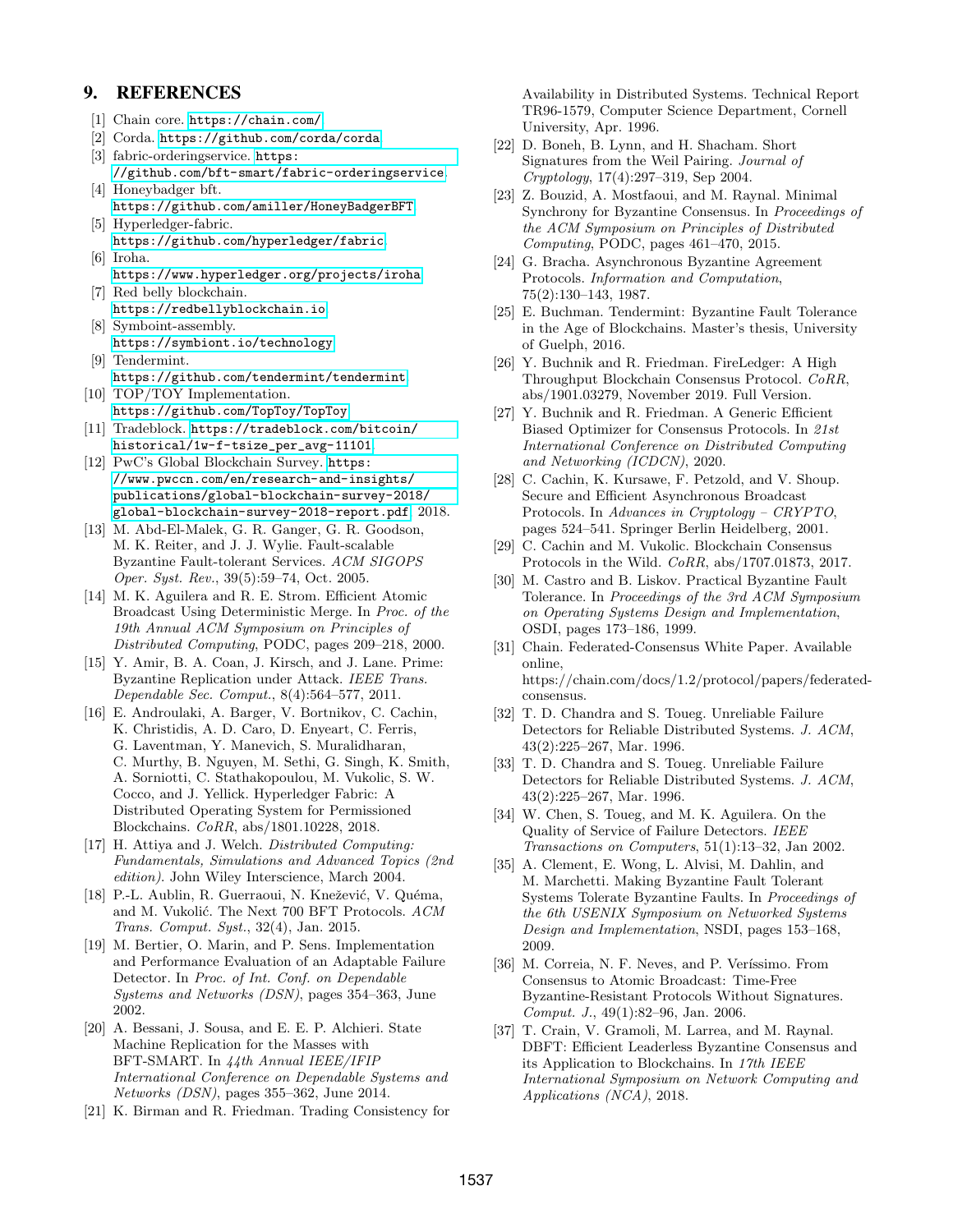- <span id="page-13-26"></span>[38] F. Cristian, H. Aghili, H. R. Strong, and D. Dolev. Atomic Broadcast: From Simple Message Diffusion to Byzantine Agreement. Inf. Comput., 118(1):158–179, 1995.
- <span id="page-13-9"></span>[39] D. Dolev, C. Dwork, and L. Stockmeyer. On the Minimal Synchronism Needed for Distributed Consensus. J. ACM, 34(1):77–97, Jan. 1987.
- <span id="page-13-33"></span>[40] V. Drabkin, R. Friedman, G. Kliot, and M. Segal. RAPID: Reliable Probabilistic Dissemination in Wireless Ad-Hoc Networks. In 26th IEEE Symposium on Reliable Distributed Systems (SRDS), pages 13–22, 2007.
- <span id="page-13-17"></span>[41] S. Duan, H. Meling, S. Peisert, and H. Zhang. BChain: Byzantine Replication with High Throughput and Embedded Reconfiguration. In M. K. Aguilera, L. Querzoni, and M. Shapiro, editors, Principles of Distributed Systems, pages 91–106. Springer International Publishing, 2014.
- <span id="page-13-10"></span>[42] C. Dwork, N. Lynch, and L. Stockmeyer. Consensus in the Presence of Partial Synchrony. J. ACM, 35(2):288–323, Apr. 1988.
- <span id="page-13-23"></span>[43] M. Ebrahim, S. Khan, and U. Khalid. Symmetric Algorithm Survey: A Comparative Analysis. CoRR, abs/1405.0398, 2014.
- <span id="page-13-20"></span>[44] M. El-Hindi, C. Binnig, A. Arasu, D. Kossmann, and R. Ramamurthy. Blockchaindb: A shared database on blockchains. Journal of VLDB Endowment, 12(11):1597–1609, July 2019.
- <span id="page-13-32"></span>[45] Z. A. et al. The Libra Blockchain. 2019.
- <span id="page-13-8"></span>[46] M. J. Fischer, N. A. Lynch, and M. S. Paterson. Impossibility of Distributed Consensus with One Faulty Process. J. ACM, 32(2):374–382, Apr. 1985.
- <span id="page-13-30"></span>[47] F. C. Freiling, R. Guerraoui, and P. Kuznetsov. The Failure Detector Abstraction. ACM Computing Surveys, 43(2), Feb 2011.
- <span id="page-13-14"></span>[48] R. Friedman, A. Mostefaoui, and M. Raynal. Simple and efficient oracle-based consensus protocols for asynchronous byzantine systems. IEEE Trans. Dependable Secur. Comput., 2(1):46–56, Jan. 2005.
- <span id="page-13-3"></span>[49] R. Friedman and R. van Renesse. Packing Messages as a Tool for Boosting the Performance of Total Ordering Protocols. In Proceedings of the 6th IEEE International Symposium on High Performance Distributed Computing (HPDC), pages 233–242, 1997.
- <span id="page-13-29"></span>[50] J. Garay, A. Kiayias, and N. Leonardos. The Bitcoin Backbone Protocol: Analysis and Applications. In Advances in Cryptology – EUROCRYPT, pages 281–310. Springer Berlin Heidelberg, 2015.
- <span id="page-13-11"></span>[51] Y. Gilad, R. Hemo, S. Micali, G. Vlachos, and N. Zeldovich. Algorand: Scaling Byzantine Agreements for Cryptocurrencies. In Proceedings of the 26th ACM Symposium on Operating Systems Principles, SOSP, pages 51–68, 2017.
- <span id="page-13-18"></span>[52] R. Guerraoui, R. R. Levy, B. Pochon, and V. Quéma. Throughput Optimal Total Order Broadcast for Cluster Environments. ACM Trans. Comput. Syst., 28(2):5:1–5:32, July 2010.
- <span id="page-13-4"></span>[53] M. Hurfin, A. Mostefaoui, and M. Raynal. A Versatile Family of Consensus Protocols Based on Chandra-Toueg's Unreliable Failure Detectors. IEEE Transactions on Computers, 51(4):395–408, April 2002.
- <span id="page-13-19"></span>[54] Z. István, A. Sorniotti, and M. Vukolić. Streamchain: Do blockchains need blocks? In Proceedings of the 2Nd Workshop on Scalable and Resilient Infrastructures for Distributed Ledgers, SERIAL, pages 1–6. ACM, 2018.
- <span id="page-13-25"></span>[55] D. Johnson, A. Menezes, and S. Vanstone. The Elliptic Curve Digital Signature Algorithm (ECDSA). International Journal of Information Security, 1(1):36–63, Aug 2001.
- <span id="page-13-7"></span>[56] R. Kotla, L. Alvisi, M. Dahlin, A. Clement, and E. Wong. Zyzzyva: Speculative Byzantine Fault Tolerance. SIGOPS Oper. Syst. Rev., 41(6):45–58, Oct. 2007.
- <span id="page-13-15"></span>[57] K. Kursawe. Optimistic Byzantine Agreement. In Proceedings of the 21st IEEE Symposium on Reliable Distributed Systems (SRDS), pages 262–267, 2002.
- <span id="page-13-0"></span>[58] L. Lamport. Time, Clocks, and the Ordering of Events in a Distributed System. Commun. ACM, 21(7):558–565, July 1978.
- <span id="page-13-2"></span>[59] L. Lamport. The Part-time Parliament. ACM Trans. Comput. Syst., 16(2):133–169, May 1998.
- <span id="page-13-6"></span>[60] L. Lamport, R. Shostak, and M. Pease. The Byzantine Generals Problem. ACM Trans. Program. Lang. Syst., 4(3):382–401, July 1982.
- <span id="page-13-28"></span>[61] L. Luu, V. Narayanan, C. Zheng, K. Baweja, S. Gilbert, and P. Saxena. A Secure Sharding Protocol For Open Blockchains. In Proc. of the ACM SIGSAC Conference on Computer and Communications Security, CCS, pages 17–30, 2016.
- <span id="page-13-16"></span>[62] J.-P. Martin and L. Alvisi. Fast Byzantine Consensus. IEEE Trans. Dependable Secur. Comput., 3(3):202–215, July 2006.
- <span id="page-13-13"></span>[63] A. Miller, Y. Xia, K. Croman, E. Shi, and D. Song. The Honey Badger of BFT Protocols. In Proc. of the ACM SIGSAC Conference on Computer and Communications Security, CCS, pages 31–42, 2016.
- <span id="page-13-27"></span>[64] A. Mostèfaoui, H. Moumen, and M. Raynal. Signature-free asynchronous binary byzantine consensus with  $t \le n/3$ ,  $o(n2)$  messages, and  $o(1)$ expected time. J. ACM, 62(4), Sept. 2015.
- <span id="page-13-5"></span>[65] D. Ongaro and J. Ousterhout. In Search of an Understandable Consensus Algorithm. In Proceedings of the USENIX Annual Technical Conference, ATC, pages 305–320, 2014.
- <span id="page-13-12"></span>[66] R. Pass and E. Shi. Thunderella: Blockchains with Optimistic Instant Confirmation. In J. B. Nielsen and V. Rijmen, editors, Advances in Cryptology (EUROCRYPT), pages 3–33. Springer International Publishing, 2018.
- <span id="page-13-21"></span>[67] M. Raynal. Fault-Tolerant Message-Passing Distributed Systems. Springer International Publishing, 2018.
- <span id="page-13-24"></span>[68] R. L. Rivest, A. Shamir, and L. Adleman. A Method for Obtaining Digital Signatures and Public-key Cryptosystems. Commun. ACM, 21(2):120–126, Feb. 1978.
- <span id="page-13-22"></span>[69] R. Roth. Introduction to Coding Theory. Cambridge University Press, 2006.
- <span id="page-13-1"></span>[70] F. B. Schneider. Implementing Fault-tolerant Services Using the State Machine Approach: A Tutorial. ACM Comput. Surv., 22(4):299–319, Dec. 1990.
- <span id="page-13-31"></span>[71] J. Sousa and A. Bessani. Separating the WHEAT